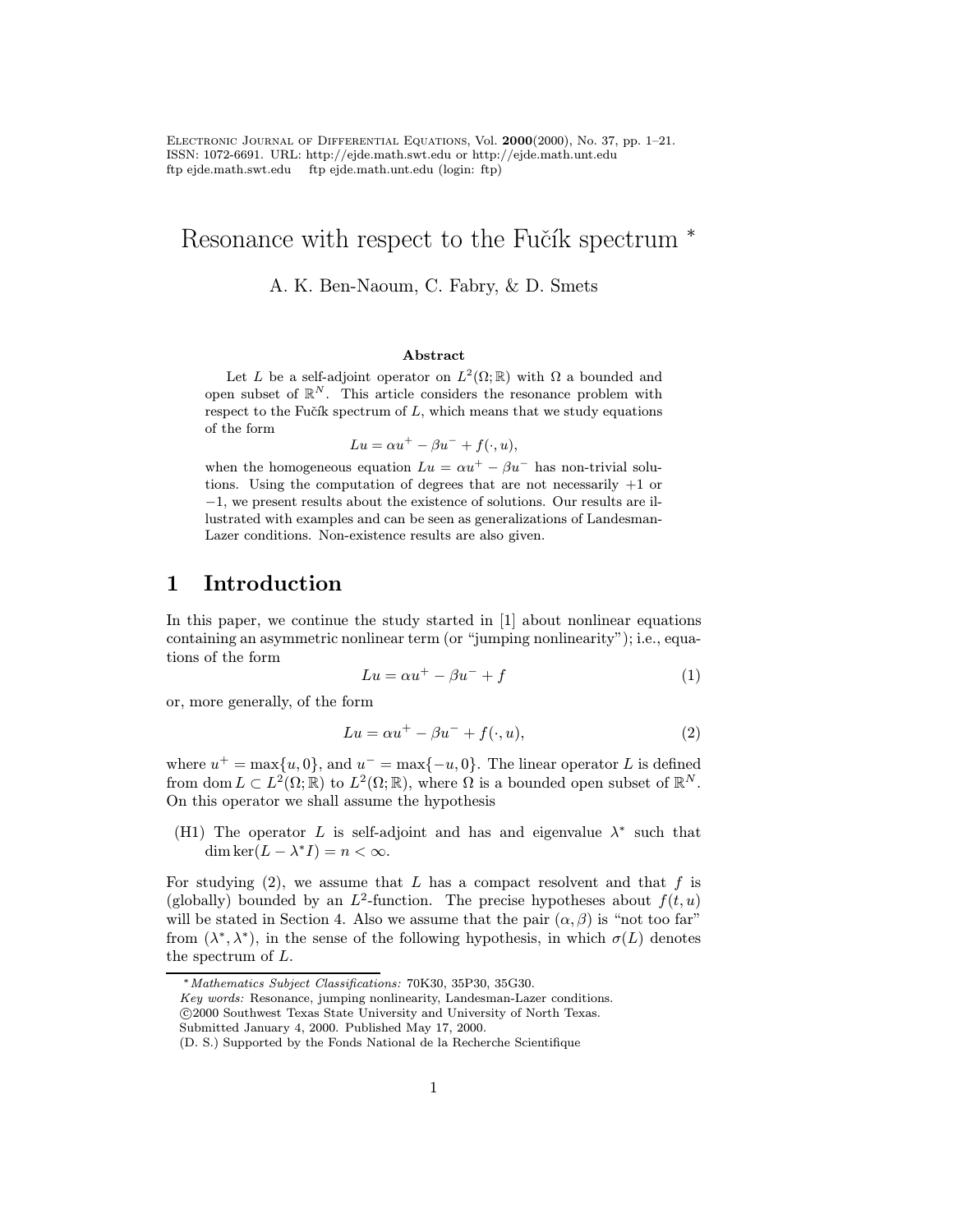(H2) The values  $\alpha$  and  $\beta$  are in a closed interval I such that  $I \cap \sigma(L) = {\lambda^*}.$ 

The set of points at which the homogeneous equation

$$
Lu = \alpha u^+ - \beta u^- \tag{3}
$$

has nontrivial solutions is called the Fučík or Dancer-Fučík spectrum, and is denoted by  $\Sigma(L)$ . Dancer [2] and Fučík [5] recognized the importance of this set in the study of semi-linear boundary value problems. Under hypotheses which include (H1) and (H2) as a particular case, we have studied the structure of the Fučík spectrum within  $I \times I$ , [1]. We also showed the existence of solutions for (1) and (2) when  $(\alpha, \beta)$  does not belong to the Fučík spectrum and when  $f(t, u)$ has sublinear growth in u as  $|u| \to \infty$ .

In the present work, we investigate the case when  $(\alpha, \beta)$  does belong to the Fučík spectrum. This situation can be considered as a situation of resonance and is divided into two different cases.

In Section 3, we obtain, for fixed  $(\alpha, \beta)$  in  $\Sigma(L) \cap (I \times I)$ , existence results for (1) under some regularity assumption. Roughly, the assumption means that the set  $\{\varphi \mid L\varphi = \alpha\varphi^+ - \beta\varphi^- \} \setminus \{0\}$  is locally a manifold whose dimension may differ on each component, but its tangent space at  $\varphi$  is exactly ker(L –  $\alpha\chi(\varphi^+)I-\beta\chi(\varphi^-)I$ . Here,  $\chi(\varphi^+)$  is the characteristic function of the set  $\{t\in$  $\Omega | \varphi(t) > 0$ , and  $\chi(\varphi^-)$  is defined similarly. Under this regularity assumption, a Landesman-Lazer type condition is obtained for showing the existence of at least one solution to (1). The regularity assumption is satisfied in particular when all solutions of  $(3)$  are positive multiples of a finite number of particular solutions, and

$$
\dim \ker(L - \alpha \chi(\varphi^+)I - \beta \chi(\varphi^-)I) = 1
$$

for any such nontrivial solution. The regularity assumption is also satisfied when

(H3) For each  $x \in \text{ker}(L - \lambda^* I)$  there exists a solution  $\varphi_x$  of (3), such that  $P\varphi_x = x$ , where P denotes the orthogonal projection onto ker( $L - \lambda^* I$ ).

However, under (H3), better existence results, still based on topological degree arguments, can be obtained, which also apply to equation (2). This is the object of Section 4. It corresponds to a Fučík spectrum in  $I \times I$  reduced to a curve. The existence of solutions is established if a certain degree is not equal to zero. Consider the particular case where f has limits  $f_+(t)$  and  $f_-(t)$  for  $u \to \pm \infty$ . Then, it will be shown that the degree in question can be computed from the indices of the critical values of the function

$$
\Psi: S^{n-1} \to \mathbb{R}, \quad x \mapsto \langle f_+, \varphi_x^+ \rangle - \langle f_-, \varphi_x^- \rangle,
$$

where  $S^{n-1}$  is the unit sphere in ker( $L - \lambda^* I$ ) and  $\langle \cdot, \cdot \rangle$  denotes the scalar product in  $L^2(\Omega;\mathbb{R})$  (the norm will be denoted by  $\|\cdot\|$ ). When dim ker $(L-\lambda^*I)$  = 2, the existence result takes a particularly simple form. Let  $\{v^{(1)}, v^{(2)}\}$  denote an orthonormal basis of ker( $L - \lambda^* I$ ), and let

$$
z_{\theta} = \cos \theta \, v^{(1)} + \sin \theta \, v^{(2)}.
$$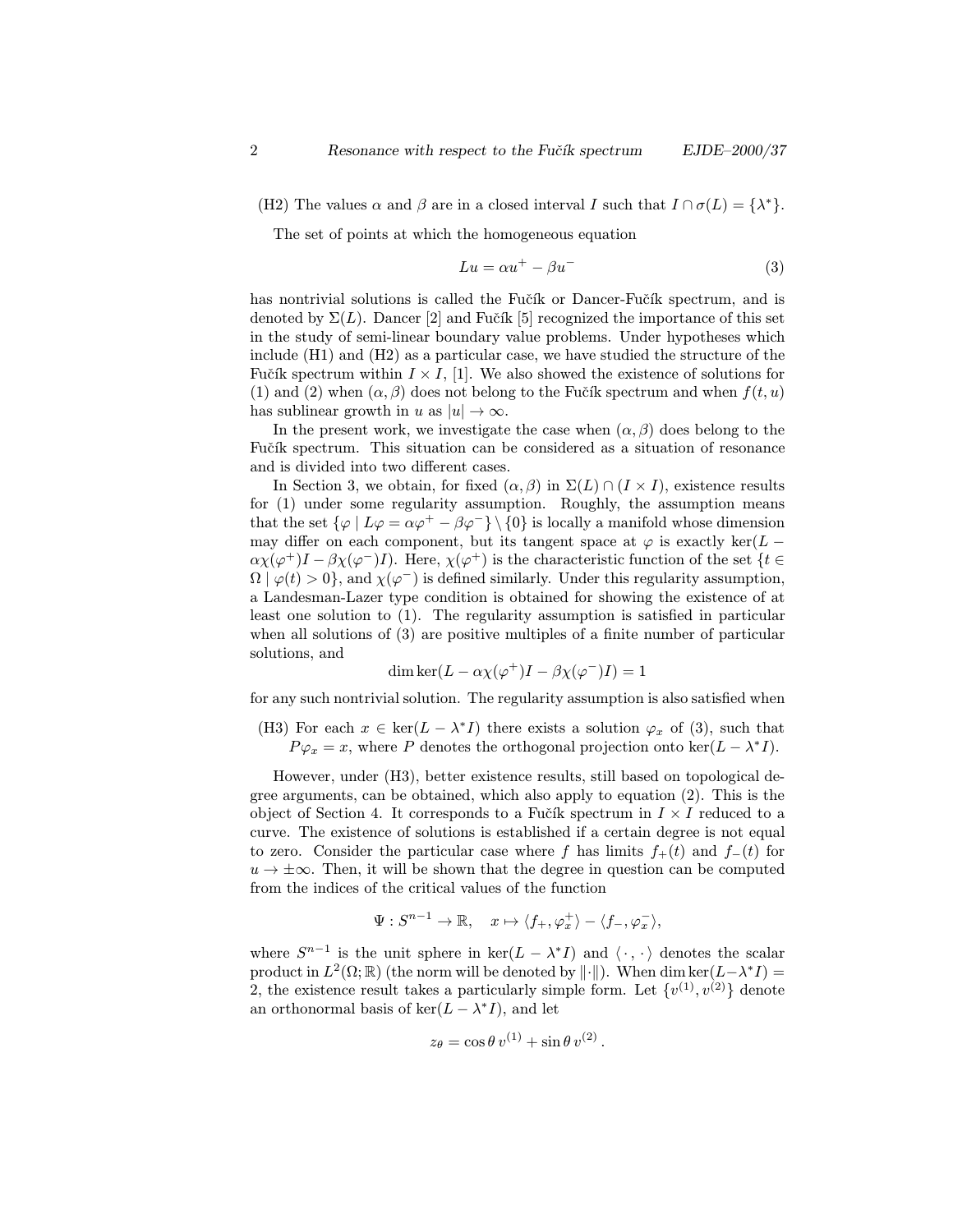We will abbreviate notation by using  $\varphi_{\theta}$  for  $\varphi_{z_{\theta}}$ . Under appropriate hypotheses on  $L, \alpha, \beta$  (see Corollary 3 and Theorem 3), if the function  $\Psi: \theta \mapsto \langle f_+, \varphi_\theta^+ \rangle$  $\langle f_-, \varphi_\theta^- \rangle$  has only simple zeros, and if the number of zeros in  $[0, 2\pi)$  is not 2, equation (2) has at least one solution.

The results obtained in Section 4 can be seen as generalizations of the Landesman-Lazer conditions. Those conditions (see [13] for a survey) are familiar in the context of resonance with respect to the "usual spectrum" (i.e., when  $\alpha = \beta$  and correspond to a function  $\Psi$  of constant sign. It must be noticed that, even when  $\alpha = \beta$ , the conditions presented in Theorem 3 and some of its corollaries provide a generalization of the classical Landesman-Lazer conditions. The existence conditions of Section 4 have been inspired by results of [4] concerning the periodic boundary-value problem for the second order equation

$$
u'' + \alpha u^{+} - \beta u^{-} = f(t) .
$$

Section 5 concludes our study with a non-existence result for equation (1). Now we present a few results needed later.

#### 2 Preliminary results

Let  $f_+$  and  $f_-$  belong to  $L^2(\Omega;\mathbb{R})$ , with  $f_+ - f_- \in L^\infty(\Omega;\mathbb{R})$ . For  $\varepsilon \geq 0$ , define

$$
f_{\varepsilon}(t, u) = \frac{1}{2} [f_{+}(t) + f_{-}(t)] + \frac{1}{\pi} [f_{+}(t) - f_{-}(t)] \arctan(\varepsilon u).
$$
 (4)

Clearly,  $f_{\varepsilon}(t, u)$  is Lipschitz continuous in u, with Lipschitz constant  $\frac{\varepsilon}{\pi} |f_{+}(t)$  $f_-(t)$ . To  $f_\varepsilon$ , we associate the mapping

$$
N_{\varepsilon}: L^{2}(\Omega; \mathbb{R}) \to L^{2}(\Omega; \mathbb{R}): u \mapsto \alpha u^{+} - \beta u^{-} + f_{\varepsilon}(\cdot, u).
$$
 (5)

It is easy to show that  $N_{\varepsilon} - \frac{1}{2}(\alpha + \beta)I$  is Lipschitz continuous with Lipschitz constant  $\frac{1}{2}|\alpha-\beta|+\frac{\varepsilon}{\pi}||f_+-f_-\Vert_{L^\infty}$ . The following lemma is a slight generalization of Lemma 1 in [1], to which we refer for the proof.

**Lemma 1** Let  $L, \alpha, \beta$  satisfy (H1) and (H2), and  $f_{\varepsilon}$  be as above. Then, provided that  $\varepsilon$  is small enough, for any  $x \in \text{ker}(L - \lambda^* I)$ , the problem

$$
Lu = \lambda^* x + (I - P)[\alpha u^+ - \beta u^- + f_\varepsilon(\cdot, u)],\tag{6}
$$

$$
Pu = x \tag{7}
$$

has a unique solution  $u_x = u_x(f_\varepsilon, \alpha, \beta)$ . Moreover, this solution is Lipschitzian with respect to  $x, \alpha, \beta$ . More precisely, for  $x, y$  in a bounded set  $B_1 \subset \text{ker}(L \lambda^* I$ , there exists a constant  $K > 0$  such that

$$
||u_x(f_{\varepsilon}, \alpha, \beta) - u_y(f_{\varepsilon}, \alpha', \beta')|| \le K (||x - y|| + |\alpha - \alpha'| + |\beta - \beta'|).
$$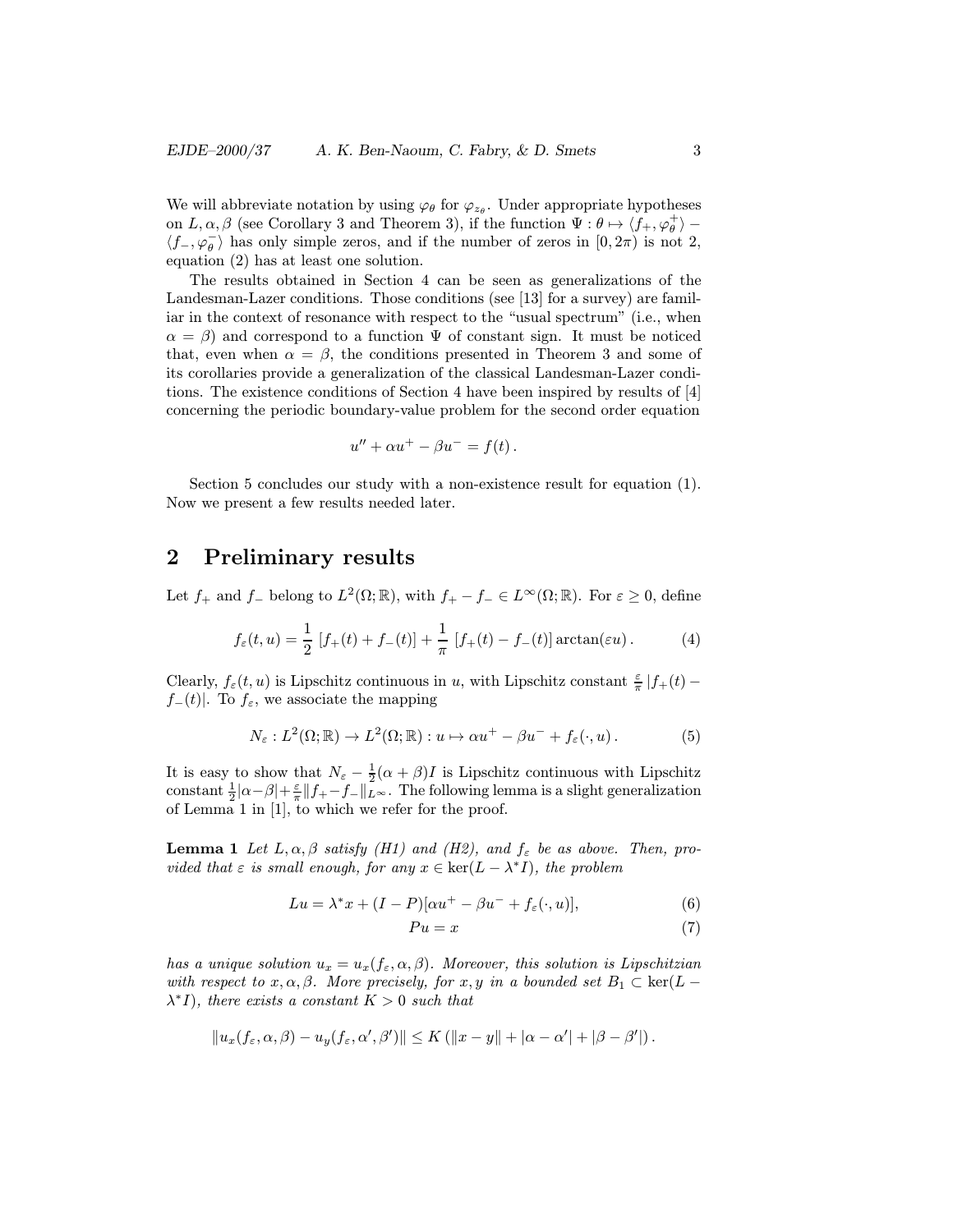Let  $u_x = u_x(f_\varepsilon, \alpha, \beta)$  be the solution of (6), (7). Define

$$
c(x, f_{\varepsilon}, \alpha, \beta) = -P[\alpha u_x^+ - \beta u_x^- + f_{\varepsilon}(\cdot, u_x)] + \lambda^* x,
$$

so that  $u_x$  satisfies

$$
Lu_x = \alpha u_x^+ - \beta u_x^- + f_{\varepsilon}(\cdot, u_x) + c(x, f_{\varepsilon}, \alpha, \beta).
$$
 (8)

It is clear that

$$
Lu = \alpha u^+ - \beta u^- + f_\varepsilon(\cdot, u) \tag{9}
$$

admits a solution if and only if there exists  $x \in \text{ker}(L - \lambda^* I)$  such that  $c(x, f_{\varepsilon}, \alpha, \beta) = 0$ . Therefore, (9) can be reduced to a problem in a finitedimensional space. In relation with equation (3), we will write  $c_0(x, \alpha, \beta)$  for  $c(x, 0, \alpha, \beta)$ . Hence, we have

$$
c_0(x, \alpha, \beta) = -P[\alpha u_x^+ - \beta u_x^-] + \lambda^* x,
$$

where  $u_x = u_x(0, \alpha, \beta)$ , given by Lemma 1, is the unique solution of

$$
Lu = \lambda^* x + (I - P)[\alpha u^+ - \beta u^-],
$$
  
\n
$$
Pu = x.
$$

To the function  $c_0$ , we associate the function

$$
h_0: \ker(L-\lambda^*I)\times I\times I:(x,\alpha,\beta)\mapsto \langle c_0(x,\alpha,\beta),x\rangle\,;
$$

some of its properties, established in [1], are recalled below.

**Lemma 2** Let  $(H1)$  and  $(H2)$  hold. Then, the function  $h_0$  admits partial derivatives with respect to  $\alpha, \beta \in I$ , is differentiable with respect to  $x \in \text{ker}(L - I)$  $\lambda^* I$ ),

$$
\frac{\partial}{\partial \alpha} h_0(x, \alpha, \beta) = -\|u_x^+\|^2, \quad \frac{\partial}{\partial \beta} h_0(x, \alpha, \beta) = -\|u_x^-\|^2,
$$

and

$$
\nabla_x h_0(x, \alpha, \beta) = 2c_0(x, \alpha, \beta). \tag{10}
$$

Based on the function  $h_0$ , the following theorem, which has been proved in  $[1]$  and in  $[11]$ , provides a characterization of the points of the Fučík spectrum, within the square  $I \times I$ .

**Theorem 1** Let (H1) and (H2) hold. Then,  $(\alpha, \beta)$  in  $I \times I$  belongs to the Fučík spectrum of  $L$  if and only if  $0$  is a critical value of the function

$$
h_0(\cdot,\alpha,\beta): x \mapsto \langle c_0(x,\alpha,\beta), x \rangle,
$$

with the critical value being reached at some point  $x \neq 0$ .

The Fučík spectrum contains in particular the sets

$$
F^- = \{(\alpha, \beta) \in I \times I \mid \min_{x \in \ker(L-\lambda^*I), ||x|| = 1} \langle c_0(x, \alpha, \beta), x \rangle = 0\}
$$

and

$$
F^+ = \{(\alpha, \beta) \in I \times I \mid \max_{x \in \ker(L - \lambda^* I), ||x|| = 1} \langle c_0(x, \alpha, \beta), x \rangle = 0\}.
$$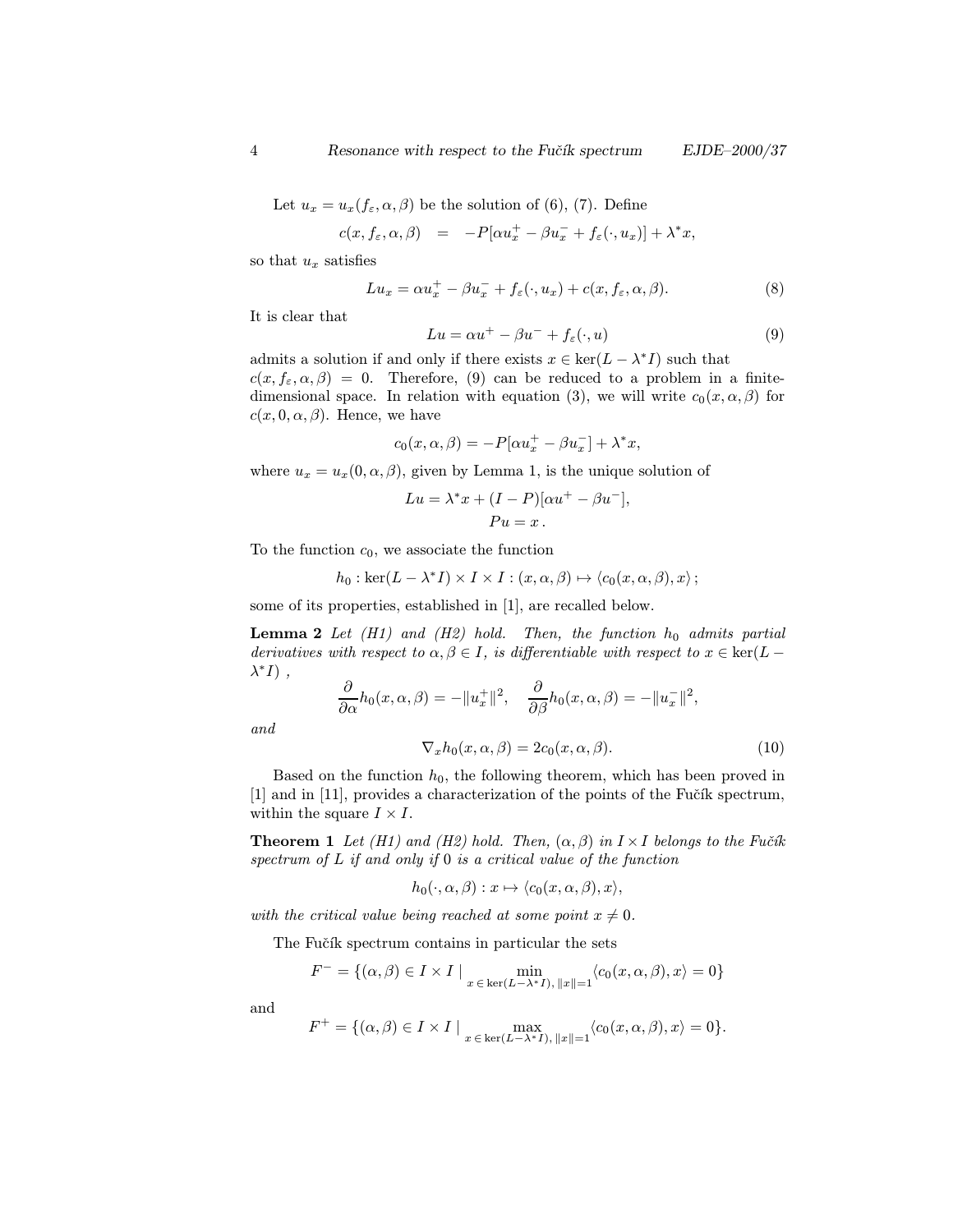#### 3 A first existence result at resonance

Let  $(\alpha, \beta)$  be fixed in  $\Sigma(L) \cap I \times I$ . We will obtain a Landesman-Lazer type existence condition for equation (1) under a regularity assumption. Let  $S$  denote the set of all solutions of equation (3), and assume that

(H3') For each  $\varphi \in \mathcal{S}, \varphi \neq 0$ , there exists  $\delta > 0$  such that, if  $\tilde{\varphi} \in \mathcal{S}$  and  $\|\varphi - \varphi\|$  $\|\tilde{\varphi}\| \leq \delta$ , then dim ker $(L - \alpha \chi(\varphi^+)I - \beta \chi(\varphi^-)I) = \dim \ker(L - \alpha \chi(\tilde{\varphi}^+)I \beta \chi(\tilde{\varphi}^-)I$ ). Moreover, for each  $\psi \in \ker(L-\alpha \chi(\varphi^+)I-\beta \chi(\varphi^-)I)$ , dist $(\varphi +$  $\varepsilon\psi, \mathcal{S}$ ) =  $o(\varepsilon)$  for  $\varepsilon \to 0$ .

If it happens that S is locally a manifold whose tangent space at  $\varphi$  is exactly  $\ker(L-\alpha\chi(\varphi^+)I-\beta\chi(\varphi^-)I)$ , then (H3') is clearly satisfied. This will be the case when all solutions of (3) are positive multiples of a finite number of particular solutions and

$$
\dim \ker(L - \alpha \chi(\varphi^+)I - \beta \chi(\varphi^-)I) = 1,
$$

for any such nontrivial solution  $\varphi$ . The condition (H3') also holds when (H3) is satisfied; but, in this last case, better existence results can be obtained, as shown in Section 4.

For the sake of simplicity, in this section we will consider only equation (1) with a function  $f$  independent of the unknown function  $u$ . We will also need the following (weak) hypotheses

- (H4) For some  $p > 2$ , dom L, equipped with the graph norm, is continuously injected into  $L^p(\Omega;\mathbb{R})$
- (H5) For any nontrivial solution  $\varphi$  of the homogeneous equation (3),

$$
\text{meas}\{t \in \Omega \mid \varphi(t) = 0\} = 0.
$$

**Theorem 2** Assume that  $(\alpha, \beta)$  belongs to the Fučík spectrum, that (H1), (H2),  $(H3')$ ,  $(H4)$ , and  $(H5)$  hold, that the homogeneous equation (3) has no solution of constant sign, and that for any nontrivial solution  $\varphi$  of (3), we have  $\langle f, \varphi \rangle$ 0. Moreover, assume that, for  $\varepsilon > 0$  small enough,  $(\alpha + \varepsilon, \beta + \varepsilon)$  does not belong to the Fučík spectrum and the degree, with respect to open bounded sets containing 0, of the mapping  $c_0(\cdot, \alpha + \varepsilon, \beta + \varepsilon) : \ker(L - \lambda^* I) \to \ker(L - \lambda^* I),$ is different from 0. Then, equation (1) has at least one solution.

The sign condition can be reversed to  $\langle f, \varphi \rangle < 0$ , taking then  $\varepsilon < 0$  in the condition on the degree.

**Proof.** We will use the homotopy

$$
c(x, f, \alpha + \varepsilon s, \beta + \varepsilon s) = 0, \qquad (11)
$$

where  $s \in [0, 1]$ . By the last hypothesis, for  $\eta$  small enough, the degree, with respect to the unit ball centered at 0, of the mapping  $x \mapsto c(x, \eta f, \alpha + \varepsilon, \beta + \varepsilon)$ is different from 0 and, since

$$
c(rx, rf, \alpha', \beta') = r c(x, f, \alpha', \beta') \text{ for } r > 0 \text{ and for any } \alpha', \beta' \in I,
$$
 (12)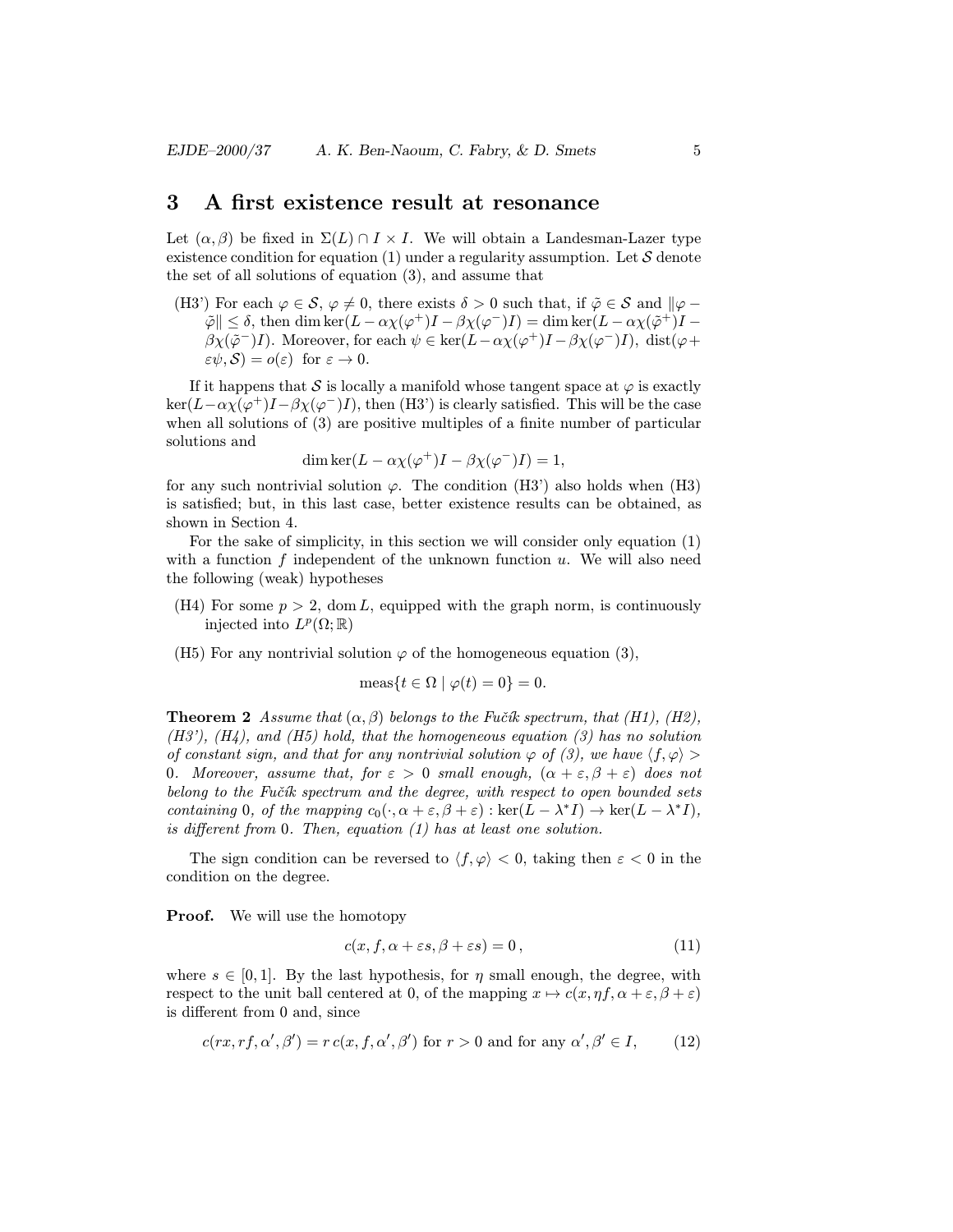the same is true for the degree of  $c(x, f, \alpha + \varepsilon, \beta + \varepsilon)$ , with respect to sufficiently large balls centered at 0. Using the invariance of the degree with respect to a homotopy, the theorem is then proved if we can find a priori bounds for the solutions of (11). By contradiction, assume that there exists sequences  ${s_n}, {x_n},$  with  $s_n \in [0,1], {x_n} \subset \text{ker}(L - \lambda^* I), ||x_n|| \to \infty$ , such that

$$
c(x_n, f, \alpha + \varepsilon s_n, \beta + \varepsilon s_n) = 0.
$$
\n(13)

Denoting by  $u_n$  the function associated to  $x_n$  by Lemma 1  $(u_n = u_{x_n}(f, \alpha, \beta)),$ we can equivalently write

$$
Lu_n = (\alpha + \varepsilon s_n)u_n^+ - (\beta + \varepsilon s_n)u_n^- + f.
$$
 (14)

Let  $y_n = x_n / ||x_n||$ ; using (12) again, we have

$$
c\left(y_n, \frac{f}{\|x_n\|}, \alpha + \varepsilon s_n, \beta + \varepsilon s_n\right) = 0.
$$
 (15)

Passing, if necessary, to subsequences, we can assume that  $\{y_n\}, \{s_n\}$ , converge; let their respective limits be denoted by  $y^*, s^*$ . Going to the limit in (15), we obtain, c being continuous,

$$
c_0(y^*, \alpha + \varepsilon s^*, \beta + \varepsilon s^*) = 0.
$$
 (16)

Since  $||y^*|| = 1$ , this implies that  $(\alpha + \varepsilon s^*, \beta + \varepsilon s^*)$  belongs to the Fučík spectrum, from which follows, by the last hypothesis of the theorem, that  $s^* = 0$ . Consequently, the function  $u_{y*}(0, \alpha, \beta)$ , associated to  $y^*$  by Lemma 1, is a solution of (3). In the sequel, we will write  $\varphi$  for  $u_{y*}(0, \alpha, \beta)$ . Let  $v_n = u_n/||x_n||$ , and  $\varphi_n \in \mathcal{S}$  be such that

$$
\|\varphi_n - v_n\| = \text{dist}(v_n, \mathcal{S}).
$$

Hence, both  $\{v_n\}$  and  $\{\varphi_n\}$  converge to  $\varphi$ . By (14), the equation verified by  $v_n$ can be written under the form

$$
Lv_n = \alpha \chi(\varphi_n^+) v_n + \beta \chi(\varphi_n^-) v_n
$$
  
+ $\varepsilon s_n \chi(\varphi_n^+) v_n + (\alpha + \varepsilon s_n) [\chi(v_n^+) - \chi(\varphi_n^+)] v_n$   
+ $\varepsilon s_n \chi(\varphi_n^-) v_n + (\beta + \varepsilon s_n) [\chi(v_n^-) - \chi(\varphi_n^-)] v_n + \frac{f}{\|x_n\|}.$  (17)

Since  $\varphi_n \in \ker(L - \alpha \chi(\varphi_n^+)I - \beta \chi(\varphi_n^-)I)$ , equation (17) has a solution only if

$$
\varepsilon s_n \langle \chi(\varphi_n^+) v_n, \varphi_n \rangle + (\alpha + \varepsilon s_n) \langle [\chi(v_n^+) - \chi(\varphi_n^+) ] v_n, \varphi_n \rangle \qquad (18)
$$

$$
+ \varepsilon s_n \langle \chi(\varphi_n^-) v_n, \varphi_n \rangle + (\beta + \varepsilon s_n) \langle [\chi(v_n^-) - \chi(\varphi_n^-)] v_n, \varphi_n \rangle + \frac{\langle f, \varphi_n \rangle}{\|x_n\|} = 0.
$$

Let  $w_n$  denote the orthogonal projection of  $v_n$  onto the space  $K_n := \text{ker}(L \alpha \chi(\varphi_n^+)I - \beta \chi(\varphi_n^-)I$ . If  $w_n \neq \varphi_n$ , then by assumption (H3'),

$$
dist(v_n, S) \leq dist(v_n, \varphi_n + \varepsilon (w_n - \varphi_n)) + o(\varepsilon) = dist(v_n, \varphi_n) - O(\varepsilon) + o(\varepsilon),
$$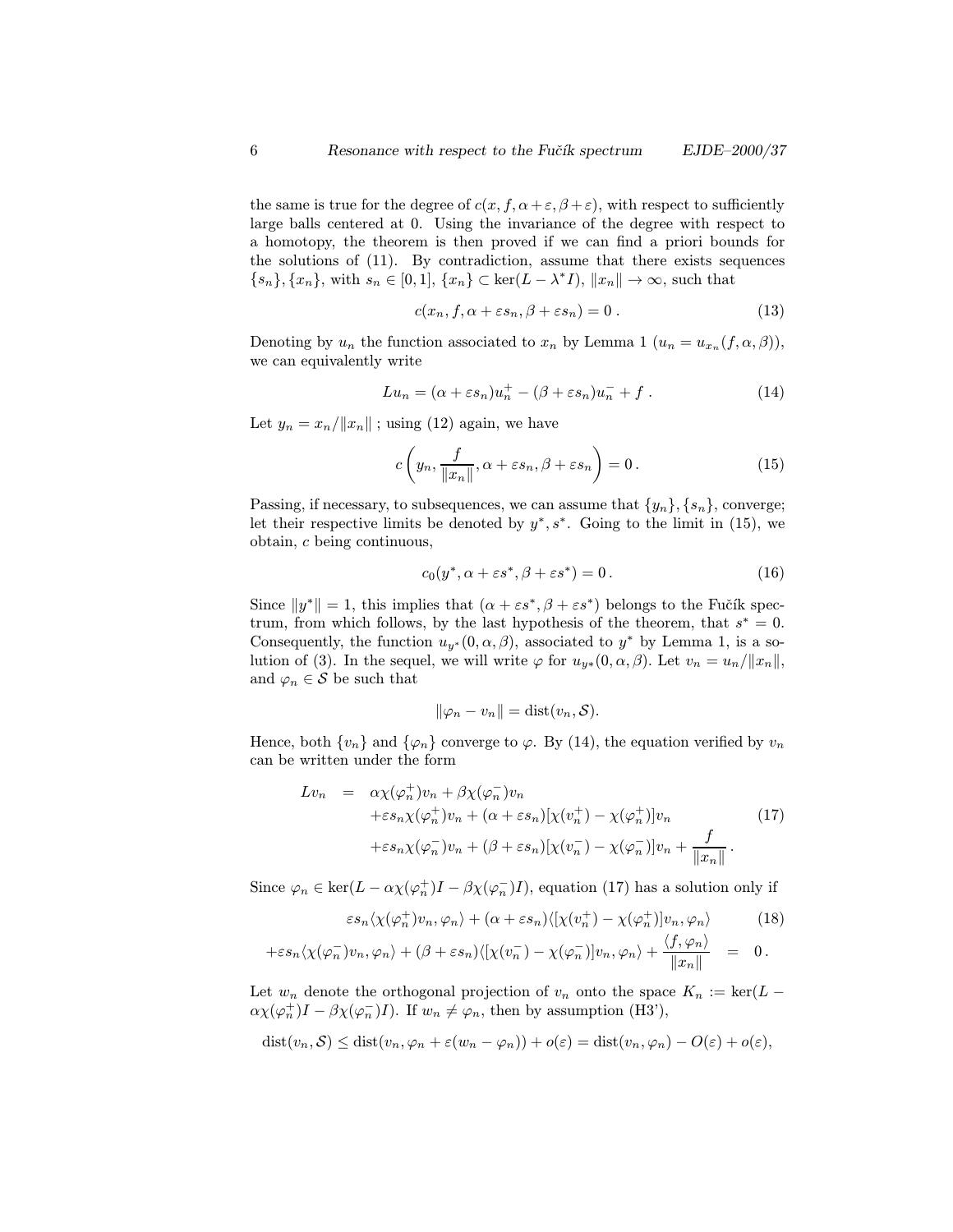contradicting the definition of  $\varphi_n$ . Hence,  $\varphi_n = w_n$  and

$$
L\varphi_n = \alpha \chi(\varphi_n^+) \varphi_n + \beta \chi(\varphi_n^-) \varphi_n. \tag{19}
$$

By the arguments used to prove Lemma 1, it can be shown that, under hypotheses (H1) and (H2), the operator  $[L - \alpha \chi(\varphi_n^+)I - \beta \chi(\varphi_n^-)I]_{\varphi_n}$ :  $K_n^{\perp} \to K_n^{\perp}$  is invertible. Using the norm of its inverse and the fact that  $\text{dom } L$ , equipped with the graph norm, is continuously injected into  $L^p(\Omega;\mathbb{R})$ , we can show, subtracting (19) from (17) and using the fact that  $\varphi_n - v_n \in K_n^{\perp}$ , that

$$
||v_n - \varphi_n||_{L^p}
$$
\n
$$
\leq C_n \Big[ \varepsilon s_n + \frac{||f||}{||x_n||} + ||[\chi(v_n^+) - \chi(\varphi_n^+)]v_n|| + ||[\chi(v_n^-) - \chi(\varphi_n^-)]v_n|| \Big],
$$
\n(20)

for some constant  $C_n$ . By assumption (H3'), and the semi-continuity of separated parts of the spectrum (see Theorem 4.3.16 in Kato [8]),  $C := \sup_{n \in \mathbb{N}} C_n$  $+\infty$ . But, for *n* large,

$$
\|[\chi(v_n^+) - \chi(\varphi_n^+)]v_n\|^2 = \int_{v_n\varphi_n < 0} v_n^2 \le \int_{v_n\varphi_n < 0} (v_n - \varphi_n)^2. \tag{21}
$$

Using Hölder's inequality and the fact that dom  $L \subset L^p(\Omega; \mathbb{R})$  for some  $p > 2$ , we can write

$$
\int_{v_n\varphi_n<0}(v_n-\varphi_n)^2\leq ||v_n-\varphi_n||_{L^p}^2\,\text{meas}\,\big\{t\in\Omega\mid v_n(t)\varphi_n(t)<0\big\}^{1-2/p}.\tag{22}
$$

As both  $\{v_n\}$ ,  $\{\varphi_n\}$  converge to  $\varphi$  in  $L^2(\Omega;\mathbb{R})$ , we have, by hypothesis (H5),

$$
\operatorname{meas}\{v_n(t)\varphi_n(t) < 0\} \le \operatorname{meas}\{v_n(t)\varphi(t) < 0\} + \operatorname{meas}\{\varphi_n(t)\varphi(t) < 0\} \stackrel{n \to \infty}{\to} 0.
$$

Consequently, by (21) and (22),  $\|(\chi(v_n^+) - \chi(\varphi_n^+))v_n\| = o(\|v_n - \varphi_n\|_{L^p})$  for  $n \to \infty$ . A similar result holds for  $\|(\chi(v_n^-) - \chi(\varphi_n^-))v_n\|$ . Hence, for n large, the last two terms in (20) can be combined with the left hand side to yield an inequality of the type

$$
||v_n - \varphi_n||_{L^p} \le C' \left[\varepsilon s_n + \frac{||f||}{||x_n||}\right],\tag{23}
$$

for some  $C' > C$ . Taking (21), (22) into account, we then see that, in (18), the terms  $(\alpha + \varepsilon s_n) \langle [\chi(v_n^+) - \chi(\varphi_n^+)] v_n, \varphi_n \rangle$  and  $(\beta + \varepsilon s_n) \langle [\chi(v_n^-) - \chi(\varphi_n^-)] v_n, \varphi_n \rangle$ can be neglected with respect to the sum of the other terms, which have the same (positive) sign for *n* large. The equality  $(18)$  is thus seen to lead to a contradiction.  $\diamondsuit$ 

When the function  $S^{n-1} \subset \text{ker}(L - \lambda^* I) \to \mathbb{R} : x \mapsto h_0(x, \alpha, \beta)$  is negative, except at one point  $x = x^*$ , the result of Theorem 2 is fairly classical. The point  $(\alpha, \beta)$  then lies on the set (in general, a curve) denoted by  $F^+$  in Section 2, and the condition on the degree is automatically satisfied. For instance, when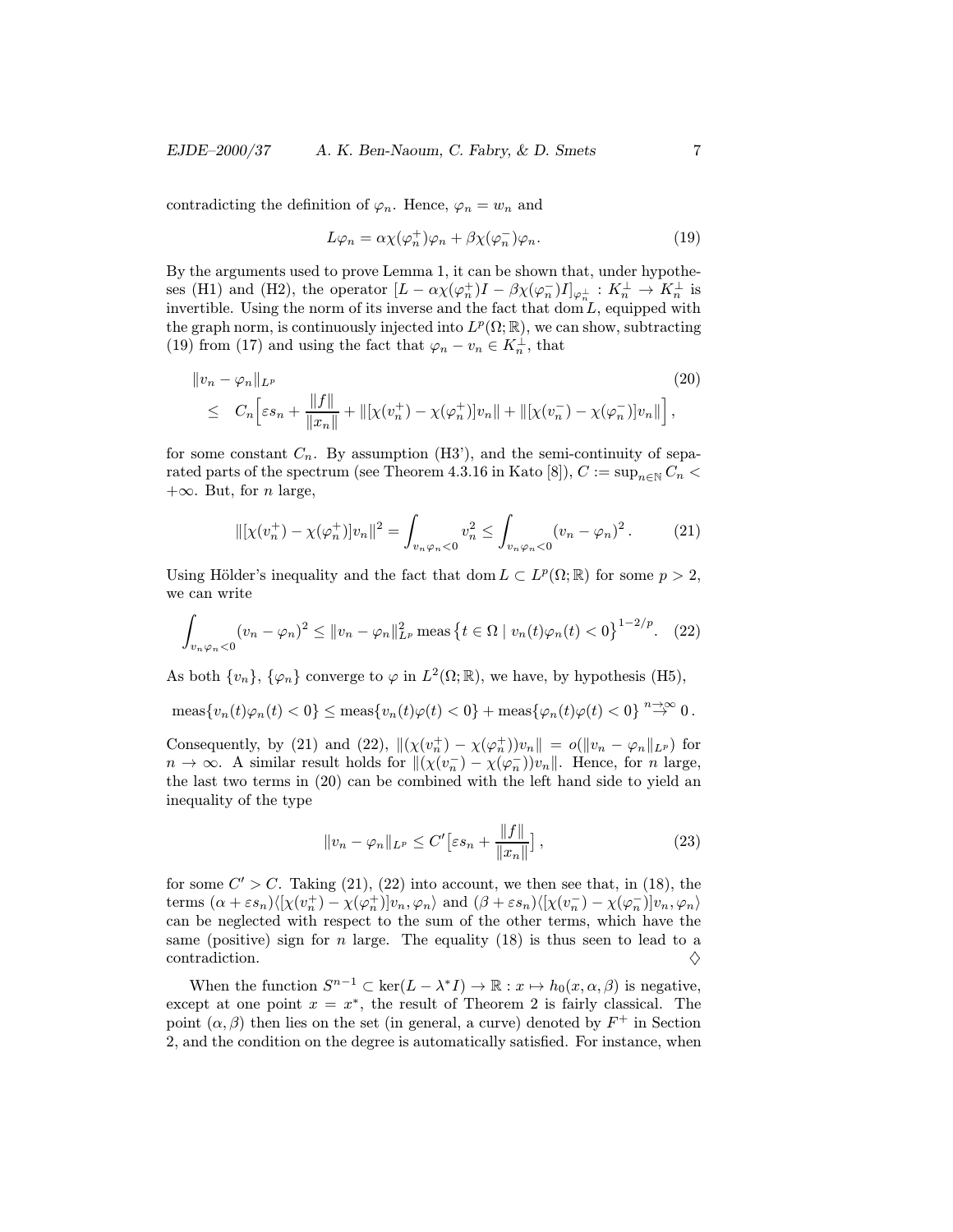dim ker( $L-\lambda^*I$ ) = 1, the conclusions can be seen as a particular case of results of Gallouët and Kavian [7]. However, Theorem 2 can also be used when  $\lambda^*$  is an eigenvalue of multiplicity greater than 1, and when the point  $(\alpha, \beta)$  belongs to a Fučík curve that lies between the sets  $F^-$  and  $F^+$ . Such types of spectra have been considered in [1]. The application of Theorem 2 to that situation is illustrated by the following example.

**Example 1.** Fučík curves for the following boundary value problem have been studied in [1].

$$
u^{(4)} + (m^2 + n^2)u'' = \alpha u^+ - \beta u^-, \tag{24}
$$

$$
u(0) = u(\pi) = 0, u''(0) = u''(\pi) = 0.
$$
\n(25)

We choose here  $m = 6$  and  $n = 13$ . The value  $\lambda^* = m^2 n^2 = 6084$  is an eigenvalue of multiplicity 2 for the operator

$$
L: \text{dom } L \subset L^2((0,\pi);\mathbb{R}) \to L^2((0,\pi);\mathbb{R}): u \mapsto u^{(4)} + (m^2 + n^2)u''.
$$

We take dom  $L = H^4((0, \pi); \mathbb{R})$ , the real Sobolev space of order 4. The eigenspace associated with  $\lambda^*$  is spanned by the functions sin mx sin nx. It has been shown in [1] that four Fučík curves pass through the point  $(\lambda^*, \lambda^*)$ ; their respective slopes at that point are  $-0.7232, -6/7, -7/6, -1.3828$ . We will assume that  $(\alpha, \beta)$  lies on the curve of slope  $-7/6$ . We expect hypothesis (H5) of Theorem 2 to hold, although the verification appears difficult. On the other hand, the condition on the degree is seen to be verified (at least for  $|\beta-\alpha|$  small). Indeed, the degree, with respect to open bounded sets containing 0, of  $x \mapsto c_0(x, \alpha + \varepsilon, \beta + \varepsilon)$ is equal to  $-1$ , for  $\varepsilon$  small (see [1]). Assuming that f satisfies the condition in Theorem 2 (only one function  $\varphi$  needs to be considered here), we conclude that equation (1) has at least one solution, provided the condition (H5) is indeed satisfied.

#### 4 Fučík spectrum reduced to a curve

The Fučík spectrum turns out to be particularly simple when (H3) holds. In this case, it results from Lemma 2 that the sets  $F^-$  and  $F^+$  defined in Section 2 coincide and no other point of the Fučík spectrum is contained in  $I \times I$ . The condition (H3) appears in [1] and, under a different form, in [3]. It is shown there that the condition is satisfied for periodic boundary value problems for ordinary differential equations, when the operator  $L$  is autonomous (see [1] or [3] for a precise statement).

Let  $f(t, u)$  satisfy the Carathéodory conditions; i.e.,  $f(\cdot, u)$  is measurable for all  $u \in \mathbb{R}$ ,  $f(t, \cdot)$  is continuous for a.e.  $t \in \Omega$ . Moreover, assume that there exists  $K \in L^2(\Omega;\mathbb{R})$ , such that

$$
|f(t, u)| \le K(t), \text{ for all } u \in \mathbb{R}.
$$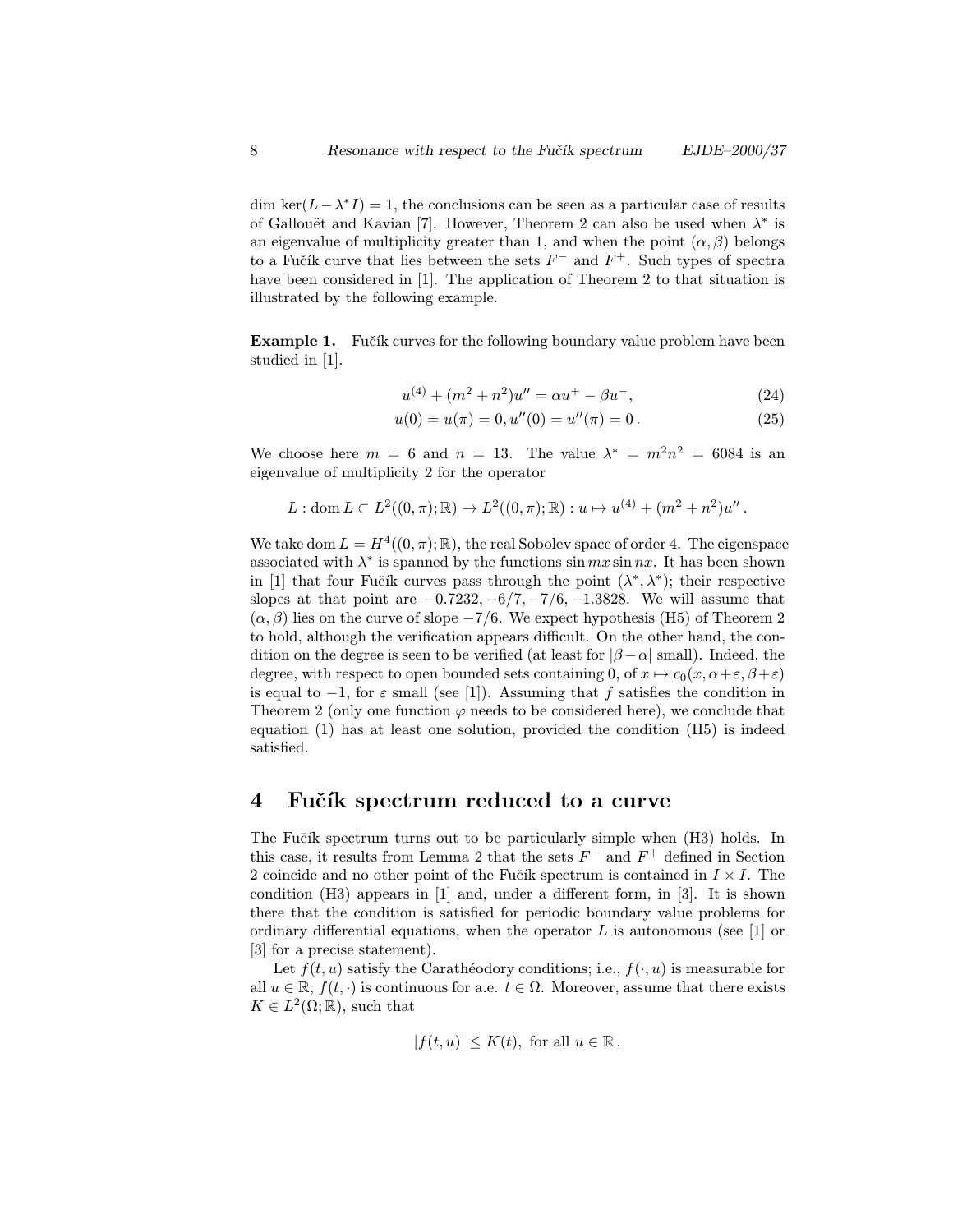Let

$$
g_{\pm}(t)=\liminf_{u\to\pm\infty}f(t,u),G_{\pm}(t)=\limsup_{u\to\pm\infty}f(t,u).
$$

Assume that  $G^+ - g_- \in L^{\infty}(\Omega;\mathbb{R})$ . For  $\varepsilon \geq 0$ , and with an arbitrary choice of  $f_+, f_-\text{ satisfying}$ 

$$
g_{-}(t) \le f_{-}(t) \le G_{-}(t), \ g_{+}(t) \le f_{+}(t) \le G_{+}(t), \tag{26}
$$

we define  $f_{\varepsilon}$  as in Section 2 by

$$
f_{\varepsilon}(t, u) = \frac{1}{2} [f_{+}(t) + f_{-}(t)] + \frac{1}{\pi} [f_{+}(t) - f_{-}(t)] \arctan(\varepsilon u).
$$
 (27)

To  $f$ , we associate the mapping

$$
N: L^{2}(\Omega; \mathbb{R}) \to L^{2}(\Omega; \mathbb{R}): u \mapsto \alpha u^{+} - \beta u^{-} + f(\cdot, u) ; \qquad (28)
$$

 $N_{\varepsilon}$  is defined as before by

$$
N_{\varepsilon}: L^{2}(\Omega; \mathbb{R}) \to L^{2}(\Omega; \mathbb{R}): u \mapsto \alpha u^{+} - \beta u^{-} + f_{\varepsilon}(\cdot, u). \tag{29}
$$

Under (H3), existence results will be obtained, based on the computation of the coincidence degree  $D((L, N), B_r)$ , with respect to balls  $B_r \subset L^2(\Omega; \mathbb{R}),$ centered at 0 and of large radius  $r$  (see [12] for a definition of the coincidence degree). Under conditions to be given below, the computation of that degree will be shown to reduce to the computation of the Brouwer's degree of the mapping

$$
c_{f_+,f_-}: \ker(L-\lambda^*I) \to \ker(L-\lambda^*I): x \mapsto \nabla_x \left[ \langle f_+, \varphi_x^+ \rangle - \langle f_-, \varphi_x^- \rangle \right], \quad (30)
$$

with respect to the unit ball in ker( $L - \lambda^* I$ ) (since the function  $c_{f_+,f_-}$  is not likely to be continuous at 0, the degree is to be understood as the degree of a continuous extension to the unit ball, of a restriction of  $c_{f_+,f_-}$  to the unit sphere). Notice that the mapping  $c_{f+,f-}$  is homogeneous of degree 0, so that the Brouwer's degree of  $c_{f_+,f_-}$  is the same with respect to all balls centered at 0. The precise statement of the relation between the two degrees is given below in Theorem 3. It can be seen as an extension, for the resonance with respect to the Fučík spectrum, of a result of Krasnosel'skii [10] for the "classical" resonance (the case  $\alpha = \beta$ ).

When (H3) is satisfied, it results from Lemma 1 that, with  $(\alpha, \beta) \in \Sigma(L) \cap$  $(I \times I)$ , there exists a *unique* solution  $\varphi_x$  of (3) such that  $P\varphi_x = x$ . We will use a weakened version of assumption (H4):

(H4') For some  $p > 2$ ,  $\varphi_x \in L^p(\Omega;\mathbb{R})$  for every  $x \in \text{ker}(L - \lambda^* I)$  and the mapping ker $(L - \lambda^* I) \to L^p(\Omega; \mathbb{R}) : x \mapsto \varphi_x$  is Lipschitz continuous.

This will allow to consider non-elliptic operators as the wave operator (see Example 2).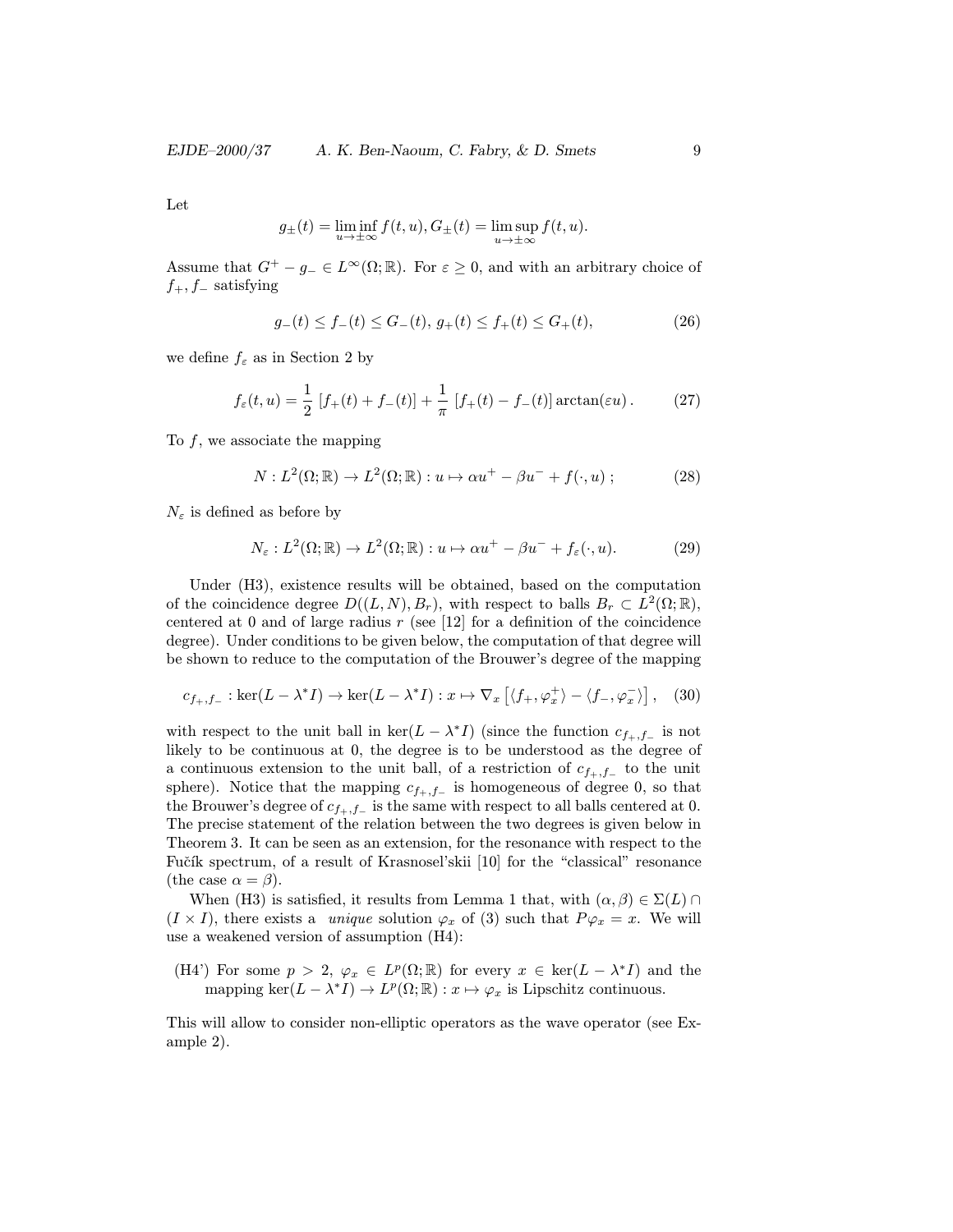**Theorem 3** Assume that hypotheses  $(H1)$ ,  $(H2)$ ,  $(H3)$ ,  $(h4')$ , and  $(H5)$  hold. Also assume that L has a compact resolvent and that  $f(t, u)$  satisfies the hypotheses given above. Let N and  $c_{f_+,f_-}$  be defined by (28) and (30), respectively. Assuming  $c_{f_+,f_-}(x) \neq 0$  for any  $f_+, f_-$  satisfying (26) and any  $x \neq 0$ , the coincidence degree  $D((L, N), B_r)$ , with respect to sufficiently large balls  $B_r$ is equal, up to the sign, to the Brouwer's degree

$$
d_B(c_{f_+,f_-}, B_1 \cap \ker(L - \lambda^* I), 0).
$$

Of course, the proof needs to show that the above degree is independent of  $f_+, f_-\text{ satisfying (26)}.$ 

Some preliminary steps are needed for the proof of Theorem 3. We start with a lemma stating that the mapping  $x \to \varphi_x$  has a strong Fréchet derivative, denoted  $\varphi'_x : \ker(L - \lambda^* I) \to L^2(\Omega; \mathbb{R})$ , i.e.

$$
\|\varphi_y - \varphi_z - \varphi'_x(y - z)\| = o(\|y - z\|) \text{ for } y \to x, z \to x.
$$

**Lemma 3** Let  $L, \alpha, \beta$  satisfy hypotheses  $(H_1), (H_2), (H_3), (H'_4), (H_5)$ . Then, the function  $x \mapsto \varphi_x$  admits a strong Fréchet derivative  $\varphi'_x : \text{ker}(L - \lambda^* I) \rightarrow$  $L^2(\Omega;\mathbb{R})$  at  $x \neq 0$ ,  $w_h = \varphi_x' h$  being the unique solution of

$$
Lw_h = (I - P)[\alpha \chi(\varphi_x^+) + \beta \chi(\varphi_x^-)]w_h + \lambda^* h, \tag{31}
$$

$$
Pw_h = h. \tag{32}
$$

Moreover,  $w_h$  is also a solution of

$$
Lw_h = [\alpha \chi(\varphi_x^+) + \beta \chi(\varphi_x^-)]w_h \tag{33}
$$

and, for fixed h, the function  $x \mapsto \varphi'_x h$  is continuous with respect to x.

**Proof.** Notice first that, by the same arguments as for Lemma 1, the system  $(31), (32)$  defines a unique function  $w<sub>h</sub>$ ; moreover, it is clear that  $w<sub>h</sub>$  is a bounded linear function of  $h \in \text{ker}(L - \lambda^* I)$ . Let us prove that  $w_h$  is indeed the strong Fréchet derivative of  $x \mapsto \varphi_x$ . By definition, we have

$$
L\varphi_x = \alpha \varphi_x^+ - \beta \varphi_x^-, P\varphi_x = x,
$$
  
\n
$$
L\varphi_y = \alpha \varphi_y^+ - \beta \varphi_y^-, P\varphi_y = y.
$$

With  $h = y - z$ , and  $w_h = w_{y-z}$  defined by (31), (32), we get, by subtraction,

$$
L(\varphi_y - \varphi_z - w_{y-z}) = \alpha (I - P)[\varphi_y^+ - \varphi_z^+ - \chi(\varphi_x^+)(\varphi_y - \varphi_z)]
$$
  
+ 
$$
\alpha (I - P)\chi(\varphi_x^+)(\varphi_y - \varphi_z - w_{y-z})
$$
(34)  
- 
$$
\beta (I - P)[\varphi_y^- - \varphi_z^- - \chi(\varphi_x^-)(\varphi_y - \varphi_z)]
$$
  
- 
$$
\beta (I - P)\chi(\varphi_x^-)(\varphi_y - \varphi_z - w_{y-z}),
$$

taking into account that  $P(\alpha \varphi_y^+ - \beta \varphi_y^-) = \lambda^* y$ ,  $P(\alpha \varphi_z^+ - \beta \varphi_z^-) = \lambda^* z$ . On the other hand, we have

$$
P(\varphi_y - \varphi_z - w_{y-z}) = 0. \tag{35}
$$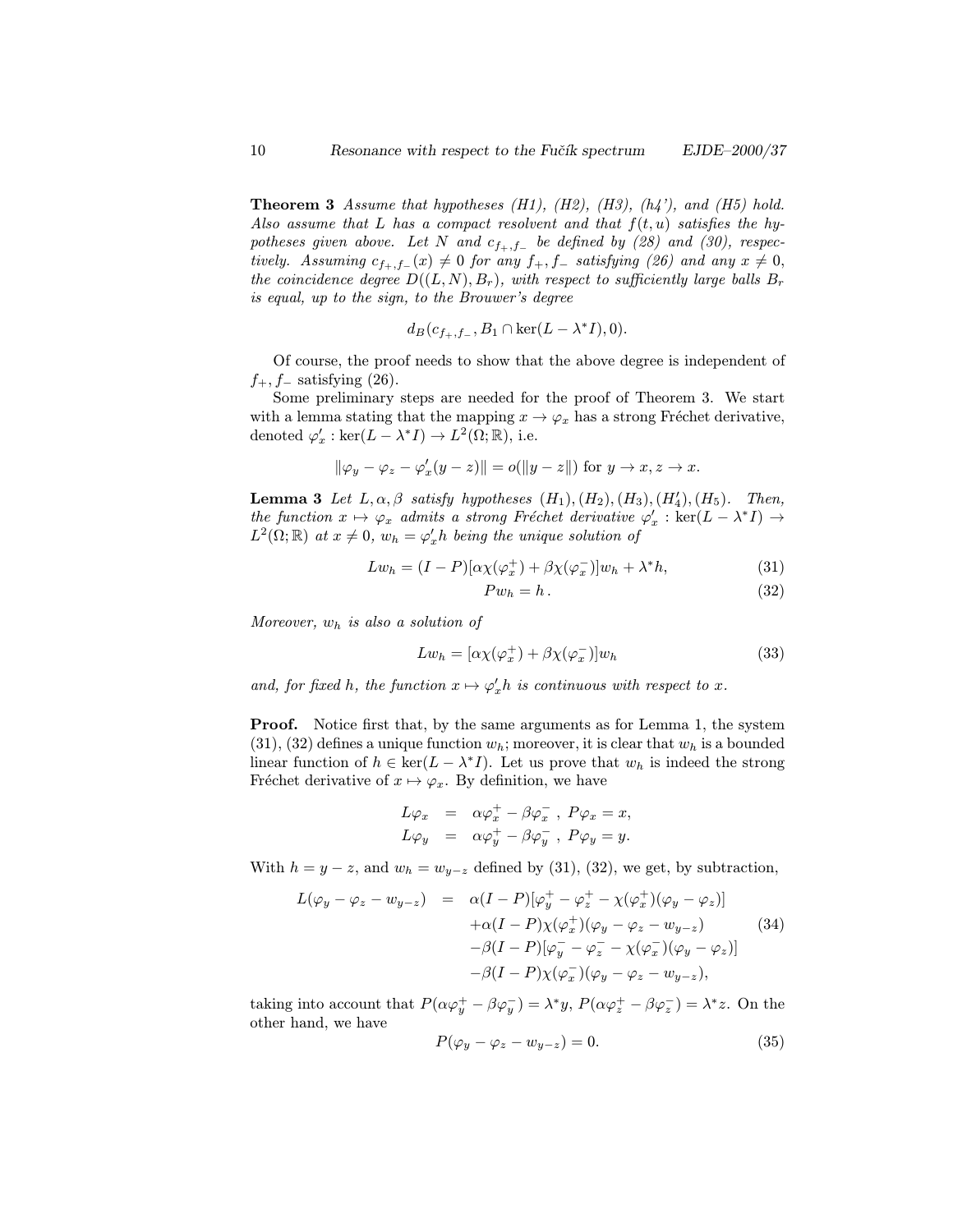By hypotheses (H4') and (H5), the mappings  $u \mapsto u^+$  and  $u \mapsto u^-$  have strong Fréchet derivatives at  $\varphi_x$ , as functions from  $L^p(\Omega;\mathbb{R})$  to  $L^2(\Omega;\mathbb{R})$  (see [1]), their respective derivatives being the mappings  $h \mapsto \chi(\varphi_x^+)h$  and  $h \mapsto -\chi(\varphi_x^-)h$ . This means that

$$
\frac{\|u^+ - v^+ - \chi(\varphi_x^+)(u - v)\|}{\|u - v\|_{L^p}} \to 0 \text{ for } u \xrightarrow{L^p} \varphi_x, v \xrightarrow{L^p} \varphi_x.
$$

But, the mapping ker $(L - \lambda^* I) \to L^p(\Omega; \mathbb{R}) : x \mapsto \varphi_x$  is Lipschitz continuous; consequently,

$$
\frac{\|\varphi_y^+ - \varphi_z^+ - \chi(\varphi_x^+) (\varphi_y - \varphi_z)\|}{\|y - z\|} \to 0 \text{ for } y \to x, z \to x. \tag{36}
$$

A similar result holds for the negative parts. On the other hand, it follows from  $(34)$ ,  $(35)$ , using arguments similar to those of Lemma 1, that, for some  $C_1 > 0$ ,

$$
\|\varphi_y - \varphi_z - w_{y-z}\| \leq C_1 \left[ \|\varphi_y^+ - \varphi_z^+ - \chi(\varphi_x^+) (\varphi_y - \varphi_z) \right] + \|\varphi_y^- - \varphi_z^- - \chi(\varphi_x^-) (\varphi_y - \varphi_z) \|\right]
$$

which, combined with (36), shows that the mapping  $h \mapsto w_h$  is the strong Fréchet derivative of  $x \mapsto \varphi_x$ .

On the other hand,  $\varphi_x$  being a solution of (3), we have

$$
P[\alpha \varphi_x^+ - \beta \varphi_x^-] = \lambda^* x, \text{ for all } x \in \text{ker}(L - \lambda^* I). \tag{37}
$$

Since  $\chi(\varphi_x^+), -\chi(\varphi_x^-)$  are the Fréchet derivatives, at  $\varphi_x$ , of  $u \mapsto u^+$  and  $u \mapsto u^$ respectively, we see, by differentiating (37), that

$$
P[\alpha \chi(\varphi_x^+) \varphi_x' h + \beta \chi(\varphi_x^-) \varphi_x' h] = \lambda^* h,
$$

which derives  $(33)$  from  $(32)$ .

It remains to show that  $\varphi'_x h$  is continuous with respect to x. From (31), (32), we have

$$
L(\varphi'_x h - \varphi'_y h) = (I - P)[\alpha \chi(\varphi_x^+) + \beta \chi(\varphi_x^-)(\varphi'_x h - \varphi'_y h)]
$$
  

$$
+ \alpha (I - P)[\chi(\varphi_x^+) - \chi(\varphi_y^+)]\varphi'_y h
$$
  

$$
+ \beta (I - P)[\chi(\varphi_x^-) - \chi(\varphi_y^-)]\varphi'_y h,
$$
  

$$
P(\varphi'_x h - \varphi'_y h) = 0.
$$

Using again arguments like in Lemma 1, we obtain, for some constant  $C_2$ ,

$$
\|\varphi_x' h - \varphi_y' h\| \le C_2 [\|\chi(\varphi_x^+) - \chi(\varphi_y^+)\| + \|\chi(\varphi_x^-) - \chi(\varphi_y^-)\|].
$$

The conclusion then follows from hypothesis (H5).  $\diamond$ 

**Lemma 4** Let  $L, \alpha, \beta$  satisfy hypotheses  $(H_1), (H_2), (H_3), (H'_4)$  and  $(H5)$ . Let  ${x_n} \subset \text{ker}(L - \lambda^* I)$  be such that  $||x_n|| \to \infty, x_n/||x_n|| \to x^*$ . Then, with  $f_{\varepsilon}$ defined by  $(27)$  (assuming  $\varepsilon$  fixed, but small enough),

$$
\lim_{n \to \infty} c(x_n, f_{\varepsilon}, \alpha, \beta) = -c_{f_+, f_-}(x^*). \tag{38}
$$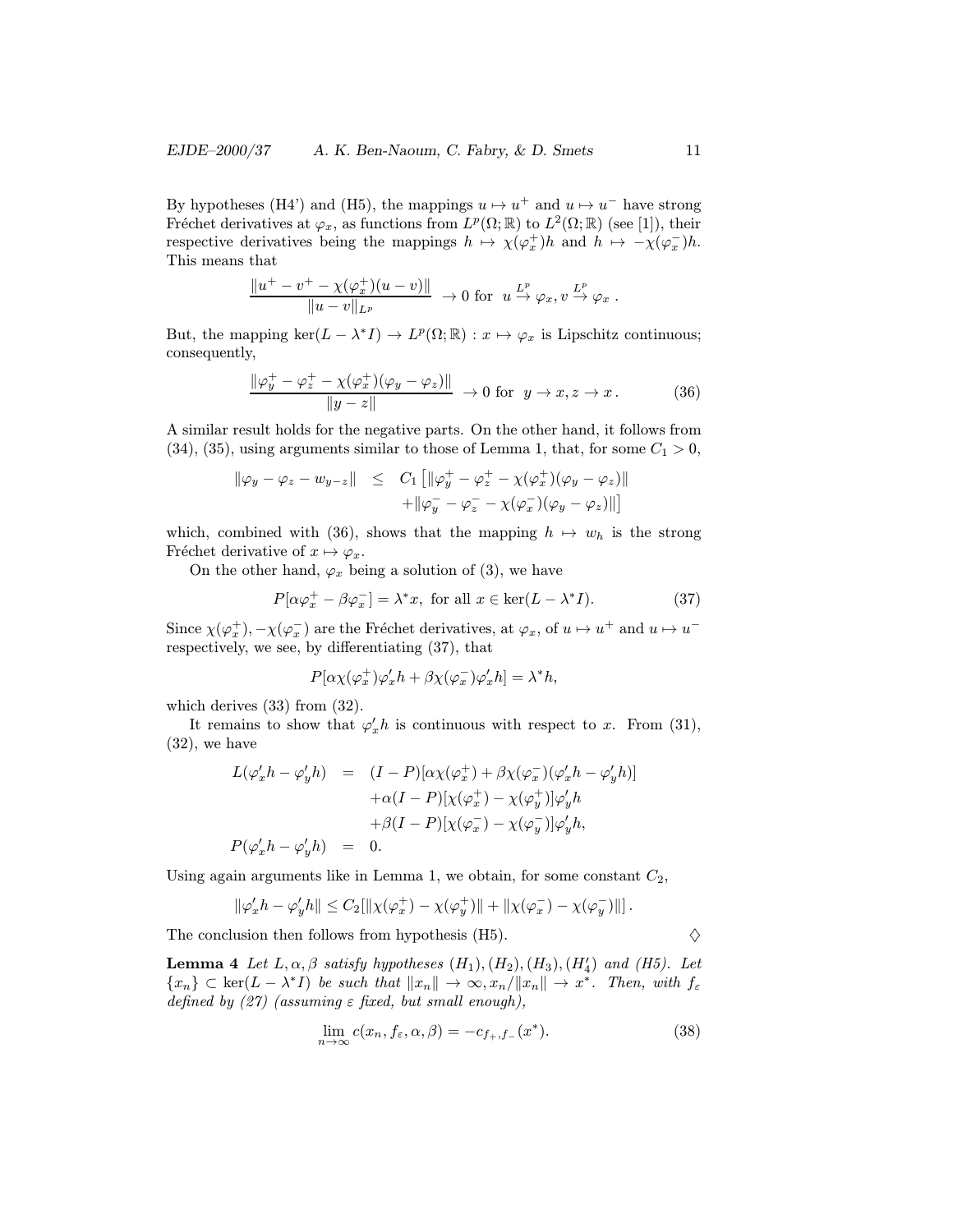**Proof.** With the notations of Section 2, we have

$$
Lu_x = \alpha u_x^+ - \beta u_x^- + f_{\varepsilon}(\cdot, u_x) + c(x, f_{\varepsilon}, \alpha, \beta),
$$

and, by the previous lemma,  $L(\varphi_x' h) = [\alpha \chi(\varphi_x^+) + \beta \chi(\varphi_x^-)](\varphi_x' h)$ . It then follows from the self-adjointness of  $L$ , that

$$
0 = \langle f_{\varepsilon}(\cdot, u_x), \varphi'_x h \rangle + \langle c(x, f_{\varepsilon}, \alpha, \beta), \varphi'_x h \rangle + (\alpha - \beta) \langle u_x^+ \chi(\varphi_x^-), \varphi'_x h \rangle + (\beta - \alpha) \langle u_x^- \chi(\varphi_x^+), \varphi'_x h \rangle.
$$
 (39)

To estimate the last two terms in the above formula, we will use inequalities like

$$
\langle u_x^+ \chi(\varphi_x^-), \varphi_x' h \rangle \le \left( \int_{u_x > 0, \varphi_x < 0} u_x^2 \right)^{1/2} \left( \int_{u_x > 0, \varphi_x < 0} (\varphi_x' h)^2 \right)^{1/2} \le \| u_x - \varphi_x \| \left( \int_{u_x > 0, \varphi_x < 0} (\varphi_x' h)^2 \right)^{1/2} . \tag{40}
$$

It is easy to show that  $||u_x - \varphi_x||$  is bounded, independently of x. Hence, we will have

$$
\lim_{n \to \infty} \langle u_{x_n}^+ \chi(\varphi_{x_n}^-), \varphi_{x_n}' h \rangle = 0, \tag{41}
$$

if we can show that

$$
\lim_{n \to \infty} \int_{u_{x_n} > 0, \varphi_{x_n} < 0} (\varphi'_{x_n} h)^2 = 0.
$$
 (42)

With  $||x_n|| \to \infty$ ,  $x_n/||x_n|| \to x^*$ , we have  $(u_{x_n} - \varphi_{x_n})/||x_n|| \to 0$ ,  $\varphi_{x_n}/||x_n|| \to 0$  $\varphi_{x^*}$ , and using (H5), it follows that

$$
\lim_{n \to \infty} \operatorname{meas} \{ t \in \Omega \mid u_{x_n}(t) \varphi_{x_n}(t) < 0 \} = 0,
$$

which implies

$$
\lim_{n\to\infty}\int_{u_{x_n}>0, \varphi_{x_n}<0}(\varphi_{x^*}'h)^2=0.
$$

The limit (42) then follows from the continuity of  $x \mapsto \varphi'_x$ . Using (41) and a similar result for  $\langle u_{x_n}^-\chi(\varphi_{x_n}^+), \varphi_{x_n}^\prime h\rangle$ , we deduce from (39) that

$$
\lim_{n \to \infty} \left[ \langle f_{\varepsilon}(\cdot, u_{x_n}), \varphi'_{x_n} h \rangle + \langle c(x_n, f_{\varepsilon}, \alpha, \beta), \varphi'_{x_n} h \rangle \right] = 0. \tag{43}
$$

But,  $f_{\varepsilon}(t, u_{x_n})$ , converges pointwise to  $f_{+}(t)\chi(\varphi_{x^*}^+) + f_{-}(t)\chi(\varphi_{x^*}^-)$ , and, by Lebesgue dominated convergence theorem, convergence is also true in the  $L^2$ norm. On the other hand,

$$
\langle c(x, f_{\varepsilon}, \alpha, \beta), \varphi'_x h \rangle = \langle c(x, f_{\varepsilon}, \alpha, \beta), P(\varphi'_x h) \rangle = \langle c(x, f_{\varepsilon}, \alpha, \beta), h \rangle.
$$

Putting together those observations, we conclude that

$$
\lim_{n\to\infty} \langle c(x_n, f_\varepsilon, \alpha, \beta), h \rangle = -\langle f_+(t) \chi(\varphi_{x^*}^+) + f_-(t) \chi(\varphi_{x^*}^-), \varphi_{x^*}' h \rangle
$$

from which (38) follows.  $\diamondsuit$ 

We are now ready to prove Theorem 3.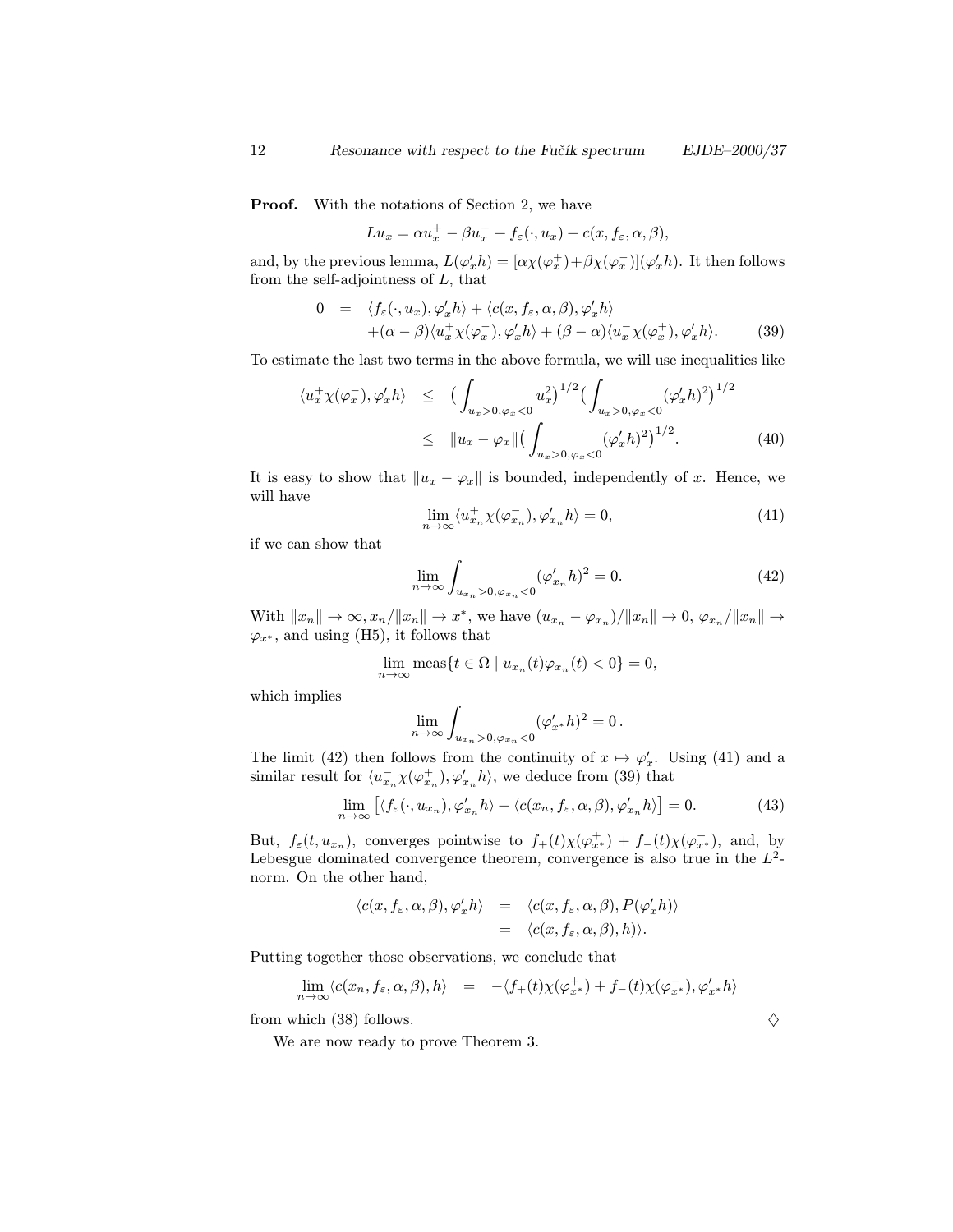**Proof of Theorem 3.** Let us choose arbitrarily  $f_+, f_-$  satisfying (26); with that choice of  $f_+, f_-,$  let  $f_{\varepsilon}, N_{\varepsilon}$  be defined as above by (27), (29) respectively. We will first show that, for  $r$  sufficiently large, the following equality holds

$$
D((L, N), B_r) = D((L, N_{\varepsilon}), B_r), \qquad (44)
$$

between the coincidence degree involving the mappings N and  $N_{\varepsilon}$ . By the invariance property of the degree with respect to homotopies, that result is established if we can find an a priori bound for the solutions of

$$
Lu = sNu + (1 - s)N_{\varepsilon}u, \quad s \in [0, 1].
$$
\n
$$
(45)
$$

By contradiction, assume that there exist sequences  $\{u_n\}, \{s_n\}$ , with  $||u_n|| \to$  $\infty, s_n \in [0, 1]$ , such that

$$
Lu_n = s_n Nu_n + (1 - s_n)N_{\varepsilon} u_n.
$$

Let  $x_n = Pu_n$ ; extracting if necessary a subsequence, we can assume that  $x_n/||x_n||$  converges to some  $x^* \in \text{ker}(L - \lambda^* I)$  and  $s_n$  converges to some  $s^* \in$ [0, 1]. It is easy to prove that  $||x_n|| \to \infty$  and that  $u_n/||x_n|| \to \varphi_{x^*}$ , using the fact that f and  $f_{\varepsilon}$  are bounded by an  $L^2$ -function. Since, by Lemma 1,

$$
Lu_n = N_{\varepsilon}u_n + c(x_n, f_{\varepsilon}, \alpha, \beta), \tag{46}
$$

we get, subtracting (46) from (45),

$$
0 = s_n(Nu_n - N_{\varepsilon}u_n) - c(x_n, f_{\varepsilon}, \alpha, \beta),
$$

i.e.

$$
0 = s_n[f(\cdot, u_n) - f_{\varepsilon}(\cdot, u_n)] - c(x_n, f_{\varepsilon}, \alpha, \beta).
$$

Multiplying the last equality by  $\varphi'_{x_n}h$ , for an arbitrary  $h \in \text{ker}(L - \lambda^* I)$ , we get, using (43) and Lemma 4,

$$
s^* \lim_{n \to \infty} \langle f(\cdot, u_n), \varphi'_{x_n} h \rangle + (1 - s^*) \langle f_+ \chi(\varphi_{x^*}^+) + f_- \chi(\varphi_{x^*}^-), \varphi'_{x^*} h \rangle = 0. \tag{47}
$$

On the other hand, passing if necessary to a further subsequence, we can assume that  $f(\cdot, u_n)$  converges weakly to some function

$$
\tilde{f}_+ \chi(\varphi_{x^*}^+) + \tilde{f}_- \chi(\varphi_{x^*}^-),
$$

with

$$
\liminf_{u \to -\infty} f(t, u) \leq \tilde{f}_-(t) \leq \limsup_{u \to -\infty} f(t, u),
$$
  

$$
\liminf_{u \to +\infty} f(t, u) \leq \tilde{f}_+(t) \leq \limsup_{u \to +\infty} f(t, u).
$$

It then follows from (47) that

$$
s^*\langle \tilde{f}_+\chi(\varphi_{x^*}^+) + \tilde{f}_-\chi(\varphi_{x^*}^-), \varphi_{x^*}'h \rangle + (1 - s^*)\langle f_+\chi(\varphi_{x^*}^+) + f_-\chi(\varphi_{x^*}^-), \varphi_{x^*}'h \rangle = 0. \tag{48}
$$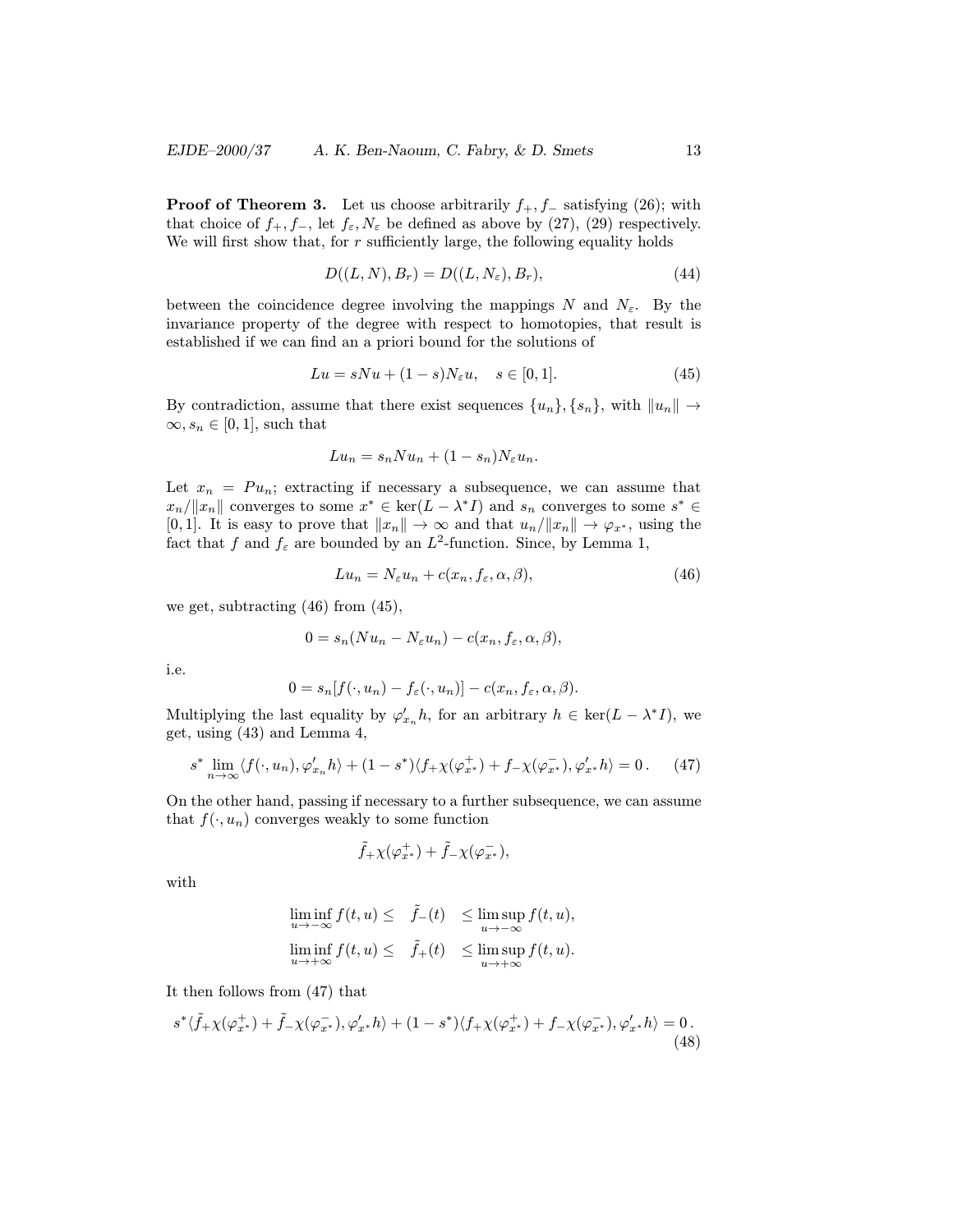Let

$$
f^* = (s^*\tilde{f}_+ + (1-s^*)f_+) \chi(\varphi_{x^*}^+) + (s^*\tilde{f}_- + (1-s^*)f_-) \chi(\varphi_{x^*}^-);
$$

The equation (48) can also be written

$$
\nabla_x \left[ \langle (f_+^*,\varphi_{x^*}^+ \rangle - \langle (f_-^*,\varphi_{x^*}^- \rangle \right] \rangle = 0
$$

or

$$
c_{f_+^*, f_-^*}(x^*) = 0.
$$

But, this contradicts the hypotheses and proves (44). It remains to show that, for  $r$  large,

$$
D((L, N_{\varepsilon}), B_r) = \pm d_B(c_{f_+, f_-}, B_1 \cap \ker(L - \lambda^* I), 0).
$$

Denoting by  $K : \text{Range}(L-\lambda^*I) \to \text{Range}(L-\lambda^*I)$  the right inverse of  $L-\lambda^*I$ with respect to P, and using a Lyapunov-Schmidt decomposition, the problem  $Lu = N_{\varepsilon}u$  is transformed into

$$
u = Pu + K(I - P)N_{\varepsilon} + c(x_n, f_{\varepsilon}, \alpha, \beta).
$$

By the homotopy

$$
u = Pu + sK(I - P)N_{\varepsilon} + c(x_n, f_{\varepsilon}, \alpha, \beta),
$$

it is seen that the Leray-Schauder degree, with respect to large balls of

$$
u \mapsto u - Pu - K(I - P)N_{\varepsilon} - c(x_n, f_{\varepsilon}, \alpha, \beta)
$$

is the same as that of

$$
u \mapsto u - Pu - c(x_n, f_{\varepsilon}, \alpha, \beta).
$$

By a product formula, this last degree is the same, for r large, as the Brouwer degree  $d_B(c(\cdot, f_{\varepsilon}, \alpha, \beta), B_r \cap \text{ker}(L - \lambda^* I), 0)$ . The conclusion then follows from  $(38).$ 

Working as in [1] (see Theorem 10), the degree  $d_B(c_{f_+,f_-}, B_1 \cap \ker(L-\lambda^* I), 0)$ can be computed from the indices of critical points, with negative critical values, of the function

$$
\Psi: x \mapsto \langle f_+,\varphi^+_x \rangle - \langle f_-,\varphi^-_x \rangle,
$$

restricted to the unit sphere  $S^{n-1}$  in ker( $L-\lambda^*I$ ). More precisely, the following corollary holds.

Corollary 1 Under the hypotheses of Theorem 3, the coincidence degree  $D((L, N), B_r)$ , with respect to large balls  $B_r$ , is, up to the sign, given by

$$
1 - \sum_{x} \operatorname{ind}_{x} \nabla_{x} \Psi_{|S_{n-1}}(x), \tag{49}
$$

where the summation is taken over  $x \in S^{n-1}$  such that  $\nabla_x(\Psi_{|S^{n-1}})(x)=0$  and  $\Psi_{|S_{n-1}}(x) < 0$ . As a consequence, if the sum of the indices in (49) is different from 1, problem (2) has at least one solution.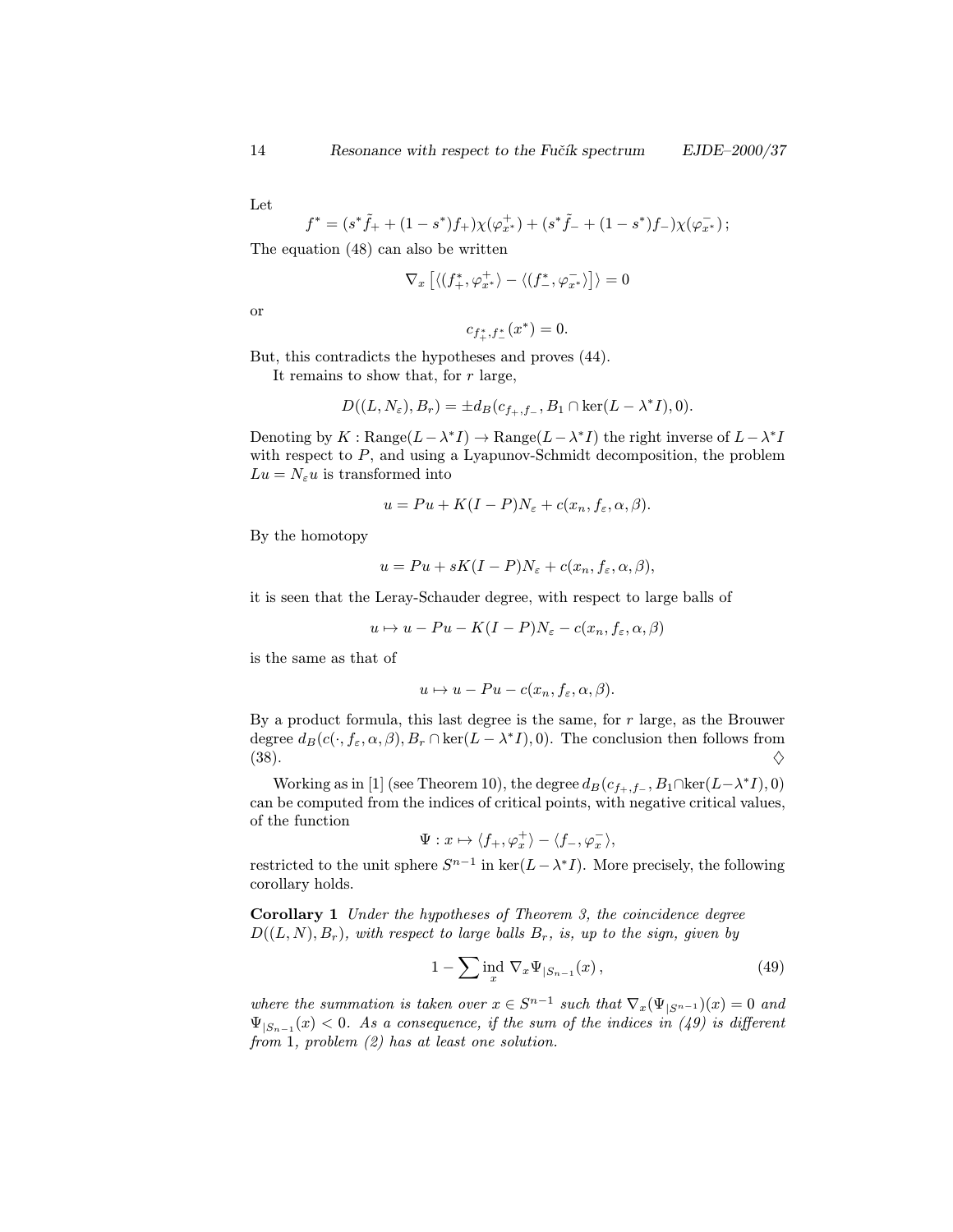When dim ker( $L - \lambda^* I$ ) = 1, letting ker( $L - \lambda^* I$ ) =  $\mathbb{R}x^*$ , the result must be interpreted as follows: if  $\Psi(x^*)\Psi(-x^*) > 0$ , then the degree is equal to  $\pm 1$ ; whereas, when  $\Psi(x^*)\Psi(-x^*)$  < 0, the degree is equal to 0.

The following result is an immediate consequence of the above corollary.

Corollary 2 Under the hypotheses of Theorem 3, assume that, with  $g_+, G_+$ defined by (26),

$$
\langle g_+,\varphi_x^+\rangle - \langle G_-,\varphi_x^-\rangle > 0, \text{ for any } x \in \ker(L - \lambda^* I), x \neq 0. \tag{50}
$$

Then, problem (2) has at least one solution.

The condition (50), in which the sign could be reversed (with  $g_+, G_-\$  replaced respectively by  $G_+, g_-$ , is a condition of Landesman-Lazer type. It has been obtained by Gallouët and Kavian [7] for the case dim ker( $L - \lambda^* I$ ) = 1. When f does not depend on  $u$ , it amounts to the condition appearing in Theorem 2, i.e.  $\langle f, \varphi \rangle > 0$ , for any nontrivial solution  $\varphi$  of (3).

Actually, when dim ker( $L - \lambda^* I$ ) = 1, existence results can be obtained by the above approach only when  $\Psi$  always takes the same sign (for any  $f_+, f_$ satisfying (26) and any  $x \in \text{ker}(L - \lambda^* I), x \neq 0$ ), a situation which corresponds to Landesman-Lazer conditions. This is no longer true for higher dimensional kernels. It can be seen in particular when dim ker( $L - \lambda^* I$ ) = 2, in which case the result of Corollary 1 takes a very simple form. To state it, we let  $\{v^{(1)}, v^{(2)}\}$ be an orthonormal basis of ker( $L - \lambda^* I$ ), define  $z_{\theta}$  by

$$
z_{\theta} = \cos \theta \, v^{(1)} + \sin \theta \, v^{(2)} \,,
$$

and use the abbreviation  $\varphi_{\theta}$  for  $\varphi_{z_{\theta}}$ .

Corollary 3 Let the hypotheses of Theorem 3 be satisfied, with dim  $\ker(L \lambda^* I$ ) = 2. Assume moreover that, for any  $f_+, f_-$  satisfying (26), the function  $\Psi:\theta\mapsto \langle f_+,\varphi^+_\theta\rangle-\langle f_-,\varphi^-_\theta\rangle$  has only simple zeros, the number of zeros in  $[0,2\pi)$ being different from 2. Then, equation (2) has at least one solution.

For equation (1), the arguments can be simplified with respect to the treatment above. Indeed, the problem can then be immediately reduced to a computation of degree in ker( $L - \lambda^* I$ ), by a Lyapunov-Schmidt decomposition. In fact, (1) has a solution if and only if there exists  $x \in \text{ker}(L - \lambda^* I)$  such that  $c(x, f, \alpha, \beta) = 0$  (for equation (2), the difference is that this reduction is not possible in general). It is not necessary to compute a coincidence degree for the pair  $(L, N)$ , and, hence, the compactness hypothesis can be removed, leading to the following result.

**Theorem 4** Assume that hypotheses  $(H1)$ ,  $(H2)$ ,  $(H3)$ ,  $(H4')$ , and  $(H5)$  hold, and that f is a given element of  $L^2(\Omega;\mathbb{R})$ . For  $x \in \text{ker}(L - \lambda^*I)$ , let  $\Psi(x) =$  $\langle f, \varphi_x \rangle$ . Then, if

$$
\sum \operatorname{ind}_{x} \nabla_{x} \Psi_{|S_{n-1}}(x) \neq 1,
$$

where the summation is taken over  $x \in S^{n-1}$  such that  $\nabla_x(\Psi_{|S^{n-1}})(x)=0$  and  $\Psi_{|S_{n-1}}(x) < 0$ , then equation (1) has at least one solution.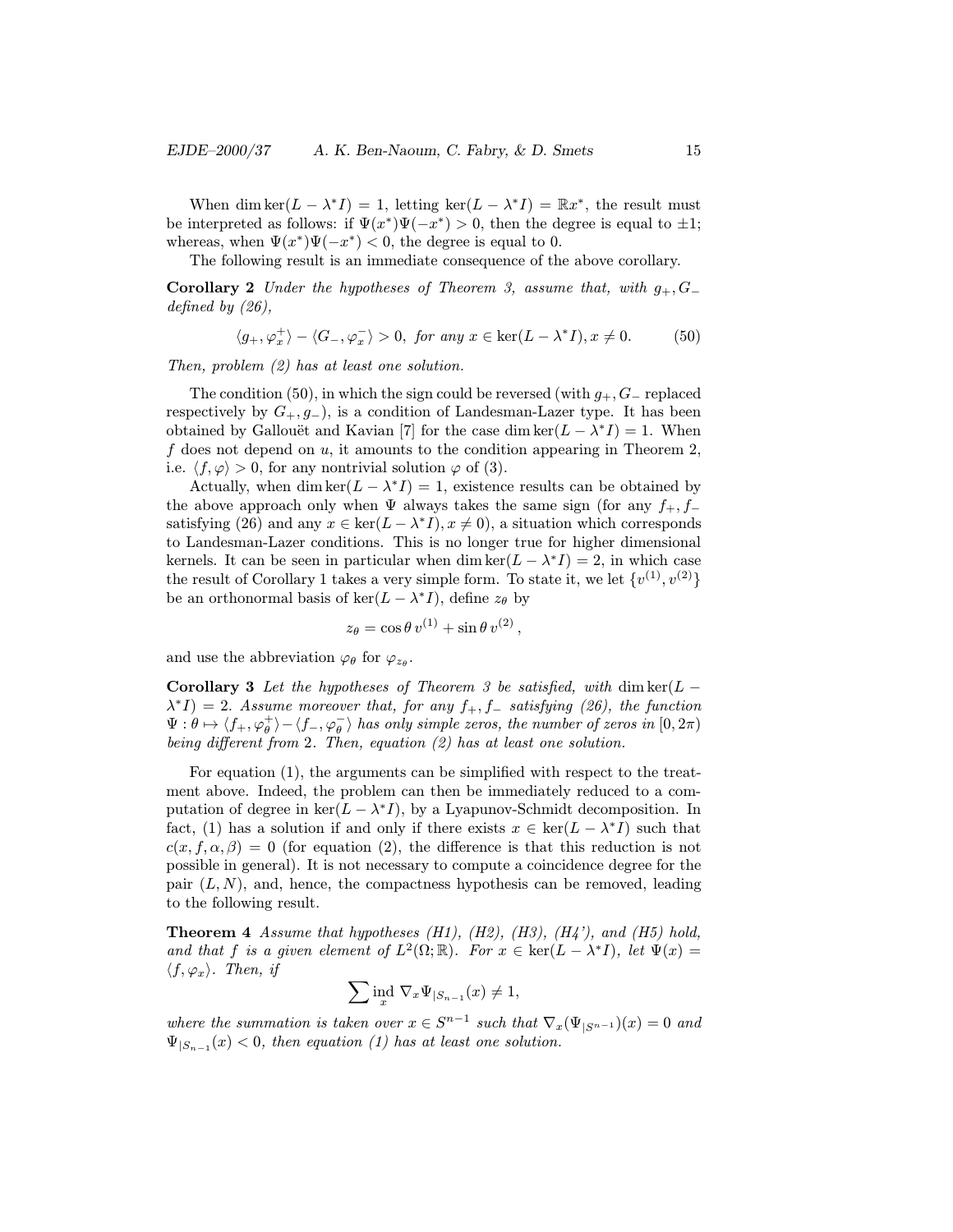Again, in the case dim ker( $L - \lambda^* I$ ) = 2, a particularly simple existence condition can be written.

Corollary 4 Let the hypotheses of Theorem 4 be satisfied, with dim  $\ker(L \lambda^* I$ ) = 2. Assume moreover that the function  $\Psi : \theta \mapsto \langle f, \varphi_{\theta} \rangle$  has only simple zeros, the number of zeros in  $[0, 2\pi)$  being different from 2. Then, equation (1) has at least one solution.

The results of [4], concerning the  $2\pi$ -periodic boundary-value problem for the equation

$$
u'' + \alpha u^{+} - \beta u^{-} = f(t), \tag{51}
$$

where f is  $2\pi$ −periodic, can be seen as an application of the above corollary (at least for the points  $(\alpha, \beta)$  in the Fučík spectrum "not too far" from the diagonal in the  $(\alpha, \beta)$ -plane). Assuming that

$$
\frac{1}{\sqrt{\alpha}} + \frac{1}{\sqrt{\beta}} = \frac{2}{n},
$$

for some integer n, the function  $\varphi_{\theta}$  can be defined by  $\varphi_{\theta}(t) = \varphi(t + \theta)$ ,  $\varphi$  being a solution of  $u'' + \alpha u^+ - \beta u^- = 0$ . We can choose

$$
\varphi(t) = \begin{cases} \frac{1}{\sqrt{\alpha}} \sin(\sqrt{\alpha}t) & (t \in [0, \frac{\pi}{\sqrt{\alpha}}]), \\ -\frac{1}{\sqrt{\beta}} \sin(\sqrt{\beta}(t - \frac{\pi}{\sqrt{\alpha}})) & (t \in [\frac{\pi}{\sqrt{\alpha}}, \frac{2\pi}{n}]). \end{cases}
$$

Computing

$$
\Psi(\theta) = \int_0^{2\pi} f(t)\varphi(t+\theta) dt,
$$

we can assert that (51) has a solution, provided that  $\Psi$  has only simple zeros, the number of zeros in  $[0, 2\pi)$  being different from 2.

Another application of Corollary 4 is given below.

Example 2. The above result can be applied to the problem

$$
u_{tt} - u_{xx} = \alpha u^+ - \beta u^- + f \,, \tag{52}
$$

$$
u(0,t) = u(\pi, t) = 0, \text{ for all } t \in [0, 2\pi], \tag{53}
$$

$$
u(x,t) = u(x, t + 2\pi), \text{ for all } x \in [0, \pi], t \in \mathbb{R},
$$
\n(54)

where the function  $f : [0, \pi] \times \mathbb{R} \to \mathbb{R} : (x, t) \mapsto f(x, t)$  is  $2\pi$ -periodic in t, and belongs to  $L^2(\Omega;\mathbb{R})$ , where  $\Omega = (0, \pi) \times (0, 2\pi)$ . We define

$$
\varphi_{lm}(x,t) = \begin{cases} \frac{\sqrt{2}}{\pi} \sin(lx) \sin(mt), & l \in \mathbb{N}, m \in \mathbb{N}, \\ \frac{1}{\pi} \sin(lx), & l \in \mathbb{N}, m = 0, \\ \frac{\sqrt{2}}{\pi} \sin(lx) \cos(mt), & l \in \mathbb{N}, -m \in \mathbb{N}, \end{cases}
$$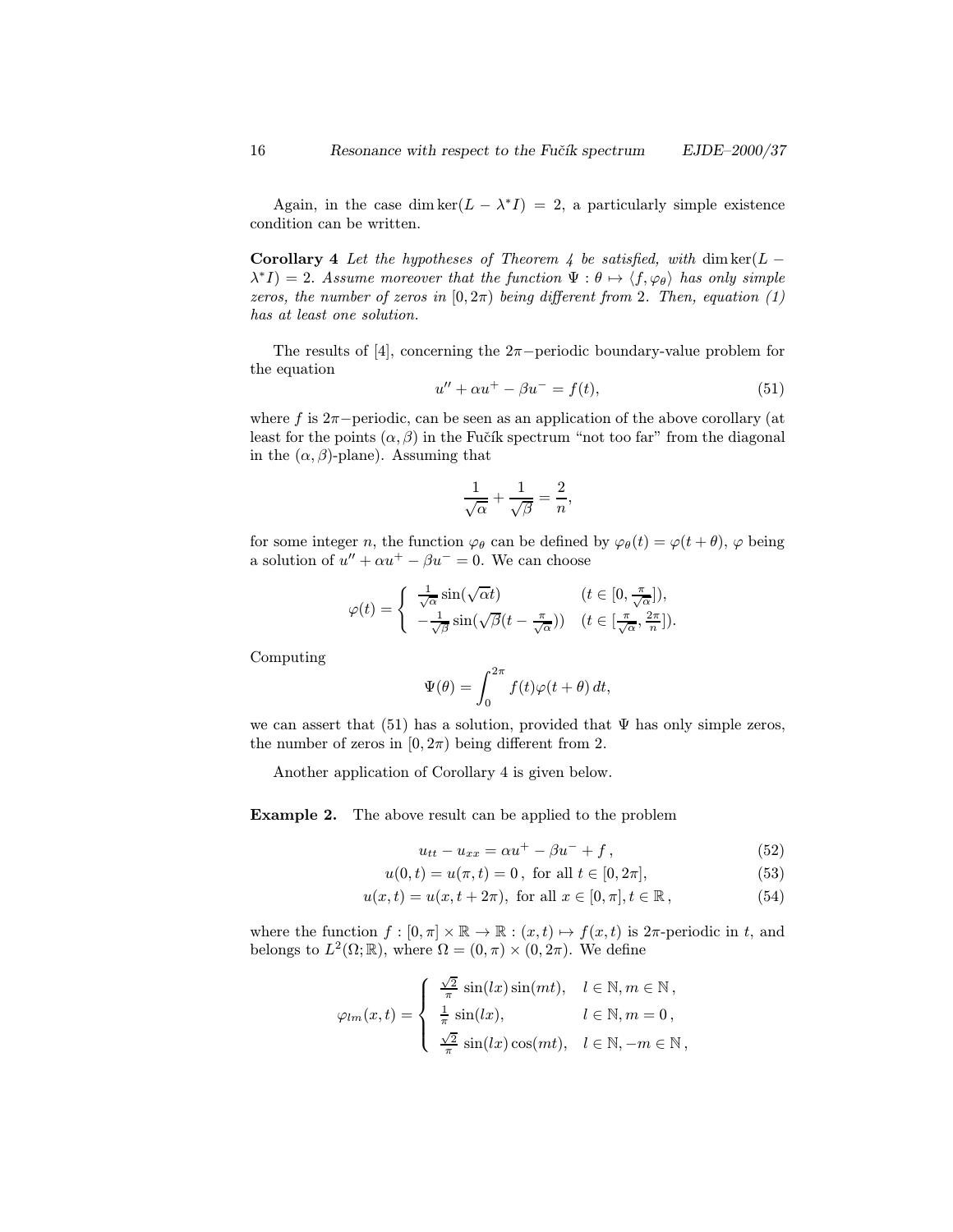The set  $\{\varphi_{lm}, l \in \mathbb{N}, m \in \mathbb{Z}\}\$  forms an orthonormal basis in  $L^2(\Omega;\mathbb{R})$  and each  $u \in L^2(\Omega;\mathbb{R})$  admits a representation

$$
u = \sum_{l=1}^{\infty} \sum_{m=-\infty}^{\infty} u_{lm} \varphi_{lm},
$$

with  $u_{lm} = \langle u, \varphi_{lm} \rangle$ . The abstract realization of the wave operator  $u_{tt} - u_{xx}$ , with the periodic-Dirichlet boundary conditions  $(53)$ ,  $(54)$ , is the linear operator  $L : \text{dom } L \subset L^2(\Omega;\mathbb{R}) \to L^2(\Omega;\mathbb{R})$ , defined by

$$
Lu = \sum_{l=1}^{\infty} \sum_{m=-\infty}^{\infty} (l^2 - m^2) u_{lm} \varphi_{lm},
$$

where

dom 
$$
L = \left\{ u \in L^2(\Omega; \mathbb{R}) \mid \sum_{l=1}^{\infty} \sum_{m=-\infty}^{\infty} |l^2 - m^2|^2 |u_{lm}|^2 < \infty \right\}.
$$

It is well known that L is densely defined, self-adjoint, closed, that  $\text{Im } L =$  $(\ker L)^{\perp}$ , and that L has a pure point spectrum  $\sigma(L)$  made of eigenvalues:

$$
\sigma(L) = \{\lambda_{lm} = l^2 - m^2, l \in \mathbb{N}, m \in \mathbb{Z}\}.
$$

It is not hard to see that each eigenvalue  $\lambda_{lm} \neq 0$  has finite multiplicity, 0 is of infinite multiplicity, and  $\sigma(L)$  can be written in the following form:

$$
\sigma(L) = \mathbb{Z} \setminus \{-1, -4, 4m + 2, m \in \mathbb{Z}\}.
$$

In order to apply Corollary 4 to problem (52), (53), (54), we take, for instance,  $\lambda^* = -3$ , and first observe that hypothesis  $(H_1)$  is satisfied and that  $\lambda^* = -3$ is of multiplicity 2. The eigenvalues closest to  $-3$  are  $-5$  and 0, so that  $(H_2)$ is satisfied with  $I = [-5 + \varepsilon, -\varepsilon], \varepsilon$  being positive. The hypothesis  $(H_3)$  follows from the fact that, if  $u(x, t)$  is a solution of

$$
u_{tt} - u_{xx} = \alpha u^+ - \beta u^-, \tag{55}
$$

with the periodic-Dirichlet boundary value conditions  $(53)$ ,  $(54)$ , the same is true for  $u(x, t + \theta)$ , for any  $\theta \in [0, 2\pi]$  (see [1] for a similar argument applied to ordinary differential equations). Actually, it is easy to check that the Fučík spectrum for that problem contains the curve

$$
\frac{1}{\sqrt{1-\alpha}} + \frac{1}{\sqrt{1-\beta}} = 1,
$$

passing trough the point  $(-3, -3)$ , corresponding to the eigenvalue chosen here. The corresponding solutions of (55), (53), (54) can be written explicitly under the form

$$
\varphi_{\theta}(x,t) = \sin x \ v(t + \theta/2), \ \theta \in [0, 2\pi],
$$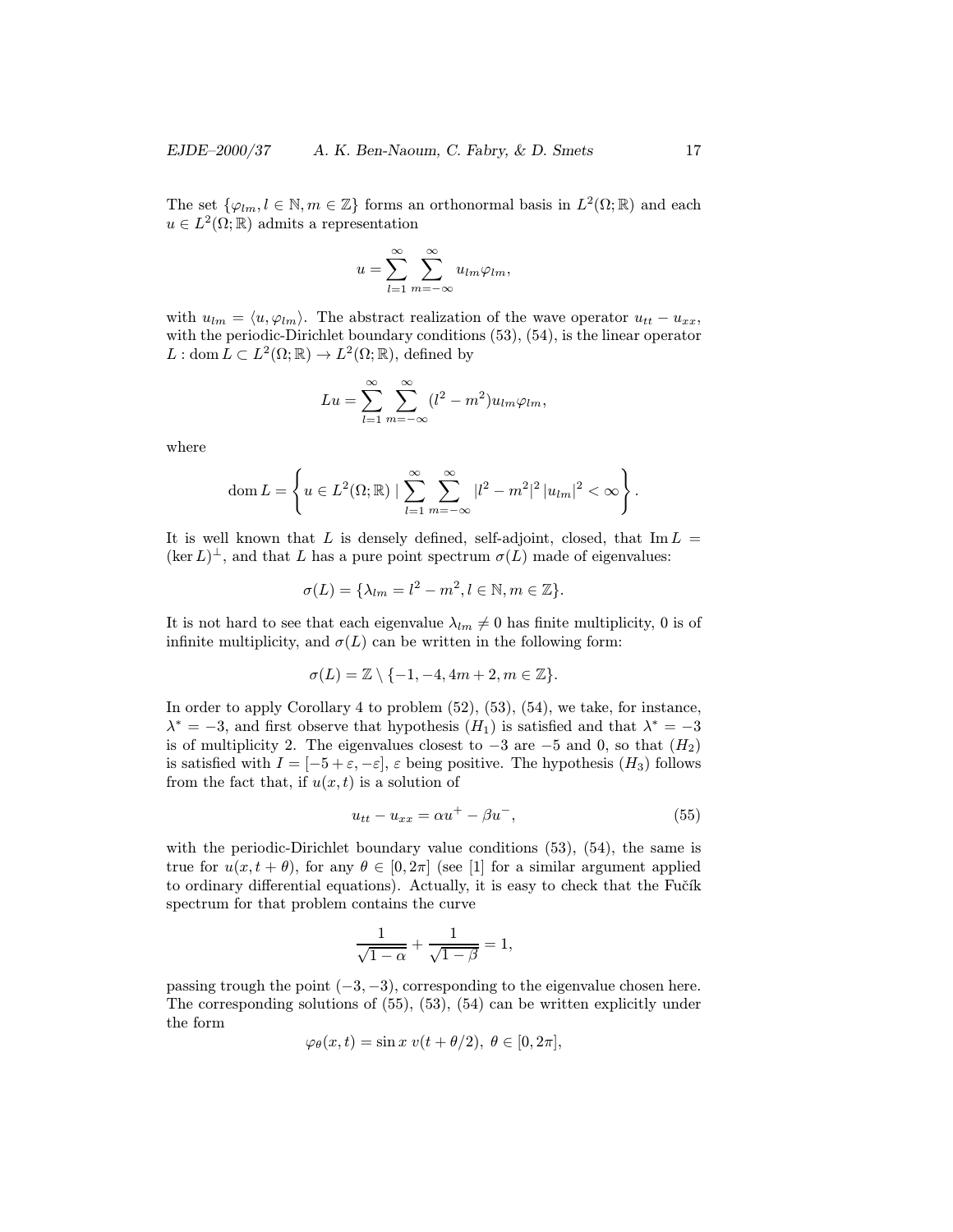$v$  being a nontrivial  $\pi$ -periodic solution of

$$
v'' + (1 - \alpha)v^{+} - (1 - \beta)v^{-} = 0.
$$

Thus, assumptions (H4'), (H5) are also satisfied.

Applying Corollary 4, we then obtain the following existence result.

Corollary 5 Let  $\alpha, \beta$  be in  $I = [-5 + \varepsilon, -\varepsilon]$ . Assume that the function

$$
\Psi: \theta \mapsto \int_0^{2\pi} \int_0^{\pi} \sin x \, f(x, t) \, v(t + \theta) \, dx \, dt
$$

has only simple zeros, the number of zeros in  $[0, 2\pi)$  being denoted by 2z. Then, if  $z \neq 1$ , problem (52), (53), (54) has at least one solution.

In particular, if  $f(x,t) = G(x)H(t)$ , the number 2z is equal to the number of zeros, in  $[0, 2\pi)$ , of the function

$$
\theta \mapsto \int_0^{2\pi} H(t)v(t+\theta)\,dt\;,
$$

provided that  $\int_0^{\pi} \sin x G(x) dx \neq 0$ .

## 5 A non-existence result.

The non-existence result presented below complements the existence results of the previous sections. It is inspired from a result written by Lazer and McKenna [9] for the  $2\pi$ -periodic boundary value problem for the differential equation

$$
u'' + \alpha u^{+} - \beta u^{-} = \cos(nx),
$$

with  $n$  an integer and

$$
\frac{1}{\sqrt{a}} + \frac{1}{\sqrt{\beta}} = \frac{2}{n}, (n-1)^2 < \alpha, \beta < (n+1)^2.
$$

**Theorem 5** Let  $L, \alpha, \beta$  satisfy hypotheses (H1), (H2), (H3). Then, if

$$
||Pf|| > \frac{|\beta - \alpha|}{2d - |\beta - \alpha|} ||(I - P)f||,
$$
\n(56)

where  $d = \text{dist}((\alpha + \beta)/2, \sigma(L) \setminus {\{\lambda^*\}}),$  the equation

$$
Lu = \alpha u^+ - \beta u^- + f
$$

has no solution.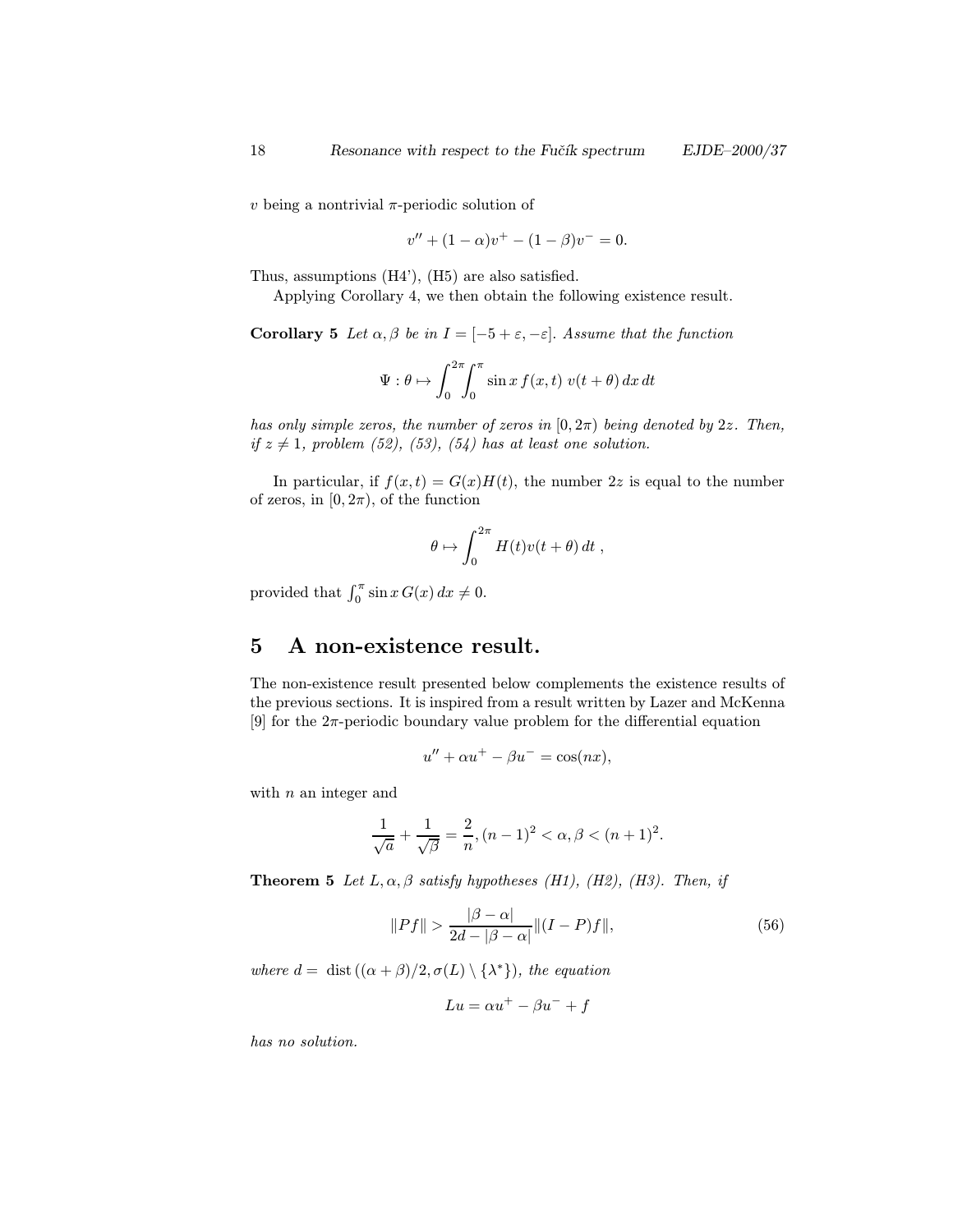**Proof.** By contradiction, assume that  $u$  is a solution. By hypothesis (H3), it is possible to find  $\tilde{u}$  dom L such that

$$
L\tilde{u} = \alpha \tilde{u}^+ - \beta \tilde{u}^-, P\tilde{u} = Pu.
$$

Since  $u - \tilde{u} \in [\ker(L - \lambda^* I)]^{\perp}$ , letting  $\mu = (\alpha + \beta)/2$ , we can write

$$
(L - \mu I)(u - \tilde{u}) = (I - P)[(\alpha - \mu)(u^{+} - \tilde{u}^{+}) - (\beta - \mu)(u^{-} - \tilde{u}^{-}) + f].
$$

But, the function  $u \mapsto (\alpha - \mu)u^{+} - (\beta - \mu)u^{-}$  is Lipschitzian with Lipschitz constant  $|\beta - \alpha|/2$ , so that,

$$
\|\tilde{L}_{\mu}^{-1}\|^{-1}\|u-\tilde{u}\| \leq \|(I-P)f\| + \frac{|\beta-\alpha|}{2}\|u-\tilde{u}\|,
$$

with  $\tilde{L}_{\mu} = (L - \mu I)_{\vert [\ker(L - \lambda^* I)]^{\perp}}$ . Since  $\Vert \tilde{L}_{\mu}^{-1} \Vert^{-1} = \text{dist}(\mu, \sigma(L_{\vert [\ker(L - \lambda^* I)]^{\perp}}))$ d and since  $d > |\beta - \alpha|/2$ , we obtain the relation

$$
||u - \tilde{u}|| \le \frac{||(I - P)f||}{d - |\beta - \alpha|/2}.
$$
\n(57)

On the other hand, projecting the equations

$$
Lu = \alpha u^+ - \beta u^+ + f
$$
 and  $L\tilde{u} = \alpha \tilde{u}^+ - \beta \tilde{u}^+$ 

on ker $(L - \lambda^* I)$ , we get

$$
P[(\alpha - \lambda^*)u^+ - (\beta - \lambda^*)u^-] = -Pf,
$$
  

$$
P[(\alpha - \lambda^*)\tilde{u}^+ - (\beta - \lambda^*)\tilde{u}^-] = 0,
$$

or

$$
P[(\alpha - \mu)u^{+} - (\beta - \mu)u^{-}] = -Pf + (\lambda^{*} - \mu)Pu,
$$
  

$$
P[(\alpha - \mu)\tilde{u}^{+} - (\beta - \mu)\tilde{u}^{-}] = (\lambda^{*} - \mu)P\tilde{u},
$$

from which we deduce by subtraction, using again the Lipschitz constant for  $u \mapsto (\alpha - \mu)u^{+} - (\beta - \mu)u^{-}$ ,

$$
||Pf|| \le \frac{|\beta - \alpha|}{2} ||u - \tilde{u}||.
$$

Combining this with (57) leads to

$$
||Pf|| \le \frac{|\beta - \alpha|/2}{d - |\beta - \alpha|/2} ||(I - P)f||,
$$

in contradiction with hypothesis (56).  $\diamondsuit$ 

Notice that, under the hypothesis of Theorem 5, if  $\dim(\ker(L-\lambda^*I)) = 2$ , the confrontation with Theorem 4 implies that the function  $\theta \mapsto \langle f, \varphi_{\theta} \rangle$  necessarily has two zeros in  $[0, 2\pi)$ , if its zeros are simple.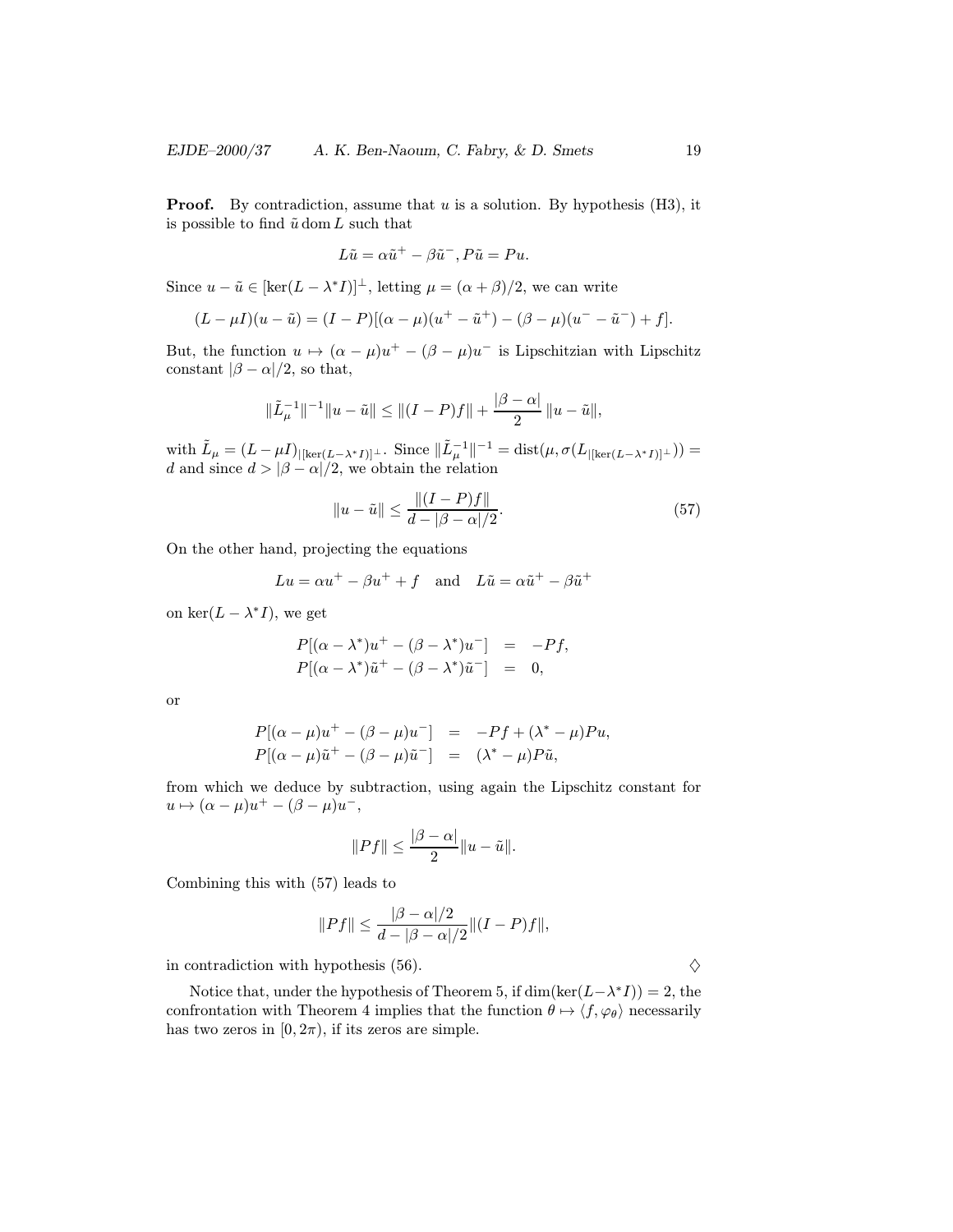Example 2'. Coming back to the periodic-Dirichlet boundary value problem

$$
u_{tt} - u_{xx} = \alpha u^{+} - \beta u^{-} + f,
$$
  
\n
$$
u(0, t) = u(\pi, t) = 0, \text{ for all } t \in [0, 2\pi],
$$
  
\n
$$
u(x, t) = u(x, t + 2\pi), \text{ for all } x \in [0, \pi], t \in \mathbb{R},
$$

we see that all the conditions of Theorem 5 are fulfilled with  $\lambda^* = -3$ , if  $(I P\{f = 0, f \neq 0\}$ , i.e. if  $f \in \text{ker}(L-\lambda^*I)\setminus\{0\}$ . Hence, the boundary value problem written above has no solution if  $f(x,t) = \sin x \sin 2t$  and if  $\alpha, \beta \in [-5 + \varepsilon, -\varepsilon]$ , for some  $\varepsilon > 0$ .

## References

- [1] K. Ben-Naoum, C. Fabry, D. Smets, Structure of the Fučík spectrum and existence of solutions for equations with asymmetric nonlinearities, to appear in Proc. Roy. Soc. Edinburgh Sect. A.
- [2] E. Dancer, On the Dirichlet problem for weakly nonlinear elliptic partial differential equations, Proc. Roy. Soc. Edinburgh Sect. A, 76A, (1977), 283- 300.
- [3] C. Fabry, Inequalities Verified by Asymmetric Nonlinear Operators, Nonlinear Anal. TMA 33 (1998), 121-137.
- [4] C. Fabry, A. Fonda, Nonlinear resonance in asymmetric oscillators, J. Differential Equations, 147 (1998), 58-78.
- [5] S. Fučík, Boundary value problems with jumping nonlinearities, Casopis Pest. Mat. 101 (1976), 69-87.
- [6] S. Fučík, A. Kufner, Nonlinear Differential Equations, Elsevier Science, The Netherlands, 1980.
- [7] Th. Gallouët, O. Kavian, Resonance for jumping non-linearities, Commun. Partial Differ. Equations 7 (1982), 325-342 .
- [8] T. Kato, Perturbation theory for linear operators, Springer-Verlag, Berlin, 1966.
- [9] A. C. Lazer and P. J. McKenna, Existence, uniqueness, and stability of oscillations in differential equations with asymmetric nonlinearities, Trans. Amer. Math. Soc., 315 (1989), 721-739.
- [10] A.M. Krasnosel'skii, On bifurcation points of equations with Landesman -Lazer type nonlinearities, Nonlinear Anal. 18 (1992), 1187-1199.
- [11] C.A. Magalhães, Semilinear elliptic problem with crossing of multiple eigenvalues, Comm. Partial Differ. Equations, 15 (1990), 1265-1292.